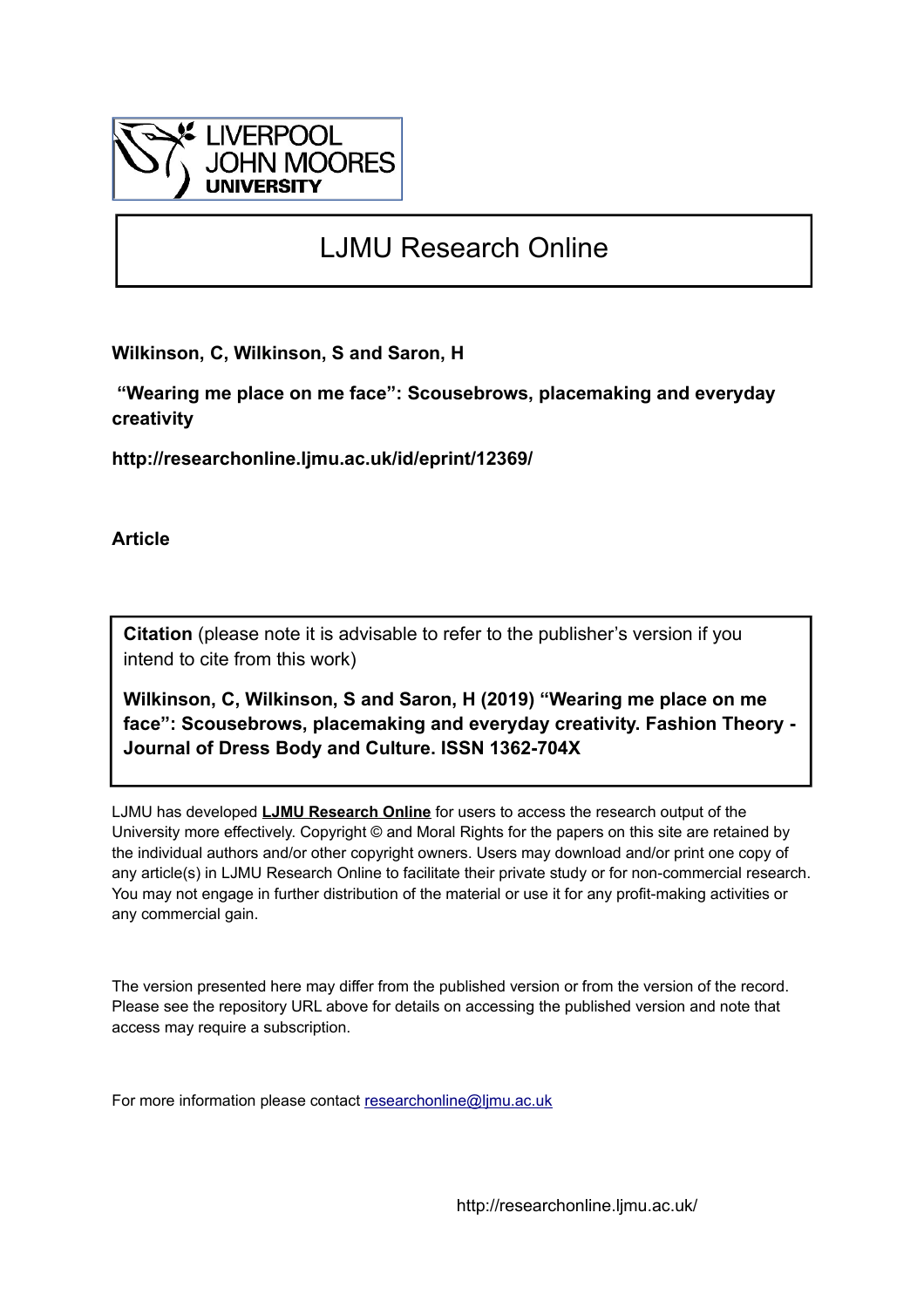## **"Wearing me place on me face": Scousebrows, placemaking and everyday creativity**

#### **Abstract:**

This paper emerges from a multidisciplinary research project called 'Brews and Brows: Shaping Stories from Eyebrows to Scousebrows' that entailed gathering stories about eyebrow grooming from women and men from the city of Liverpool, UK, and creating a new taxonomy of the eyebrow where none currently exists. The point of departure for this paper is to challenge the negative commentary on the Scousebrow in the press and social media by engaging people in discussions surrounding the personal significance of eyebrow shaping and styling. In challenging this denigration, this paper uses data from in-depth interviews with eyebrow artists and clients and ethnographic interviews at a four-day event held in Liverpool. This paper argues that the everyday (little c) creative practice of eyebrow grooming is not only an important part of crafting identity, particularly for Scouse women, but also an example of bottom-up placemaking in the city of Liverpool.

**Key words:** creativity; eyebrows; Liverpool; placemaking; Scousebrow

#### **Introduction**

**.** 

This paper emerges from a multidisciplinary research project called 'Brews and Brows: Shaping Stories from Eyebrows to Scousebrows' that entailed gathering stories and creating a new taxonomy of the eyebrow where none currently exists. The project is interested in how taste functions in the ways Liverpool women and men pluck, sculpt, and position their eyebrows to enact a carefully crafted aestheticized working-class self. The point of departure for this paper is to challenge the denigration of the Scousebrow in the press and social media by presenting data surrounding the personal significance of eyebrow shaping and styling. As an example of this denigration in popular press, White (2012) writing for *The Telegraph,* describes the Scousebrow, characterized by dark thick brows, as "the most terrifying beauty trend to hit the high street since the vajazzle<sup>1</sup>", while Jones (2010) writing in the *Daily Mail* refers to the Scousebrow as "monster arches".

The Scousebrow was brought to public attention through British scripted-reality television series, based in Liverpool, UK, *Desperate Scousewives* (2011-2012), broadcast on channel E4

<sup>&</sup>lt;sup>1</sup> Adorn the pubic area (of a woman) with crystals, glitter, or other decoration.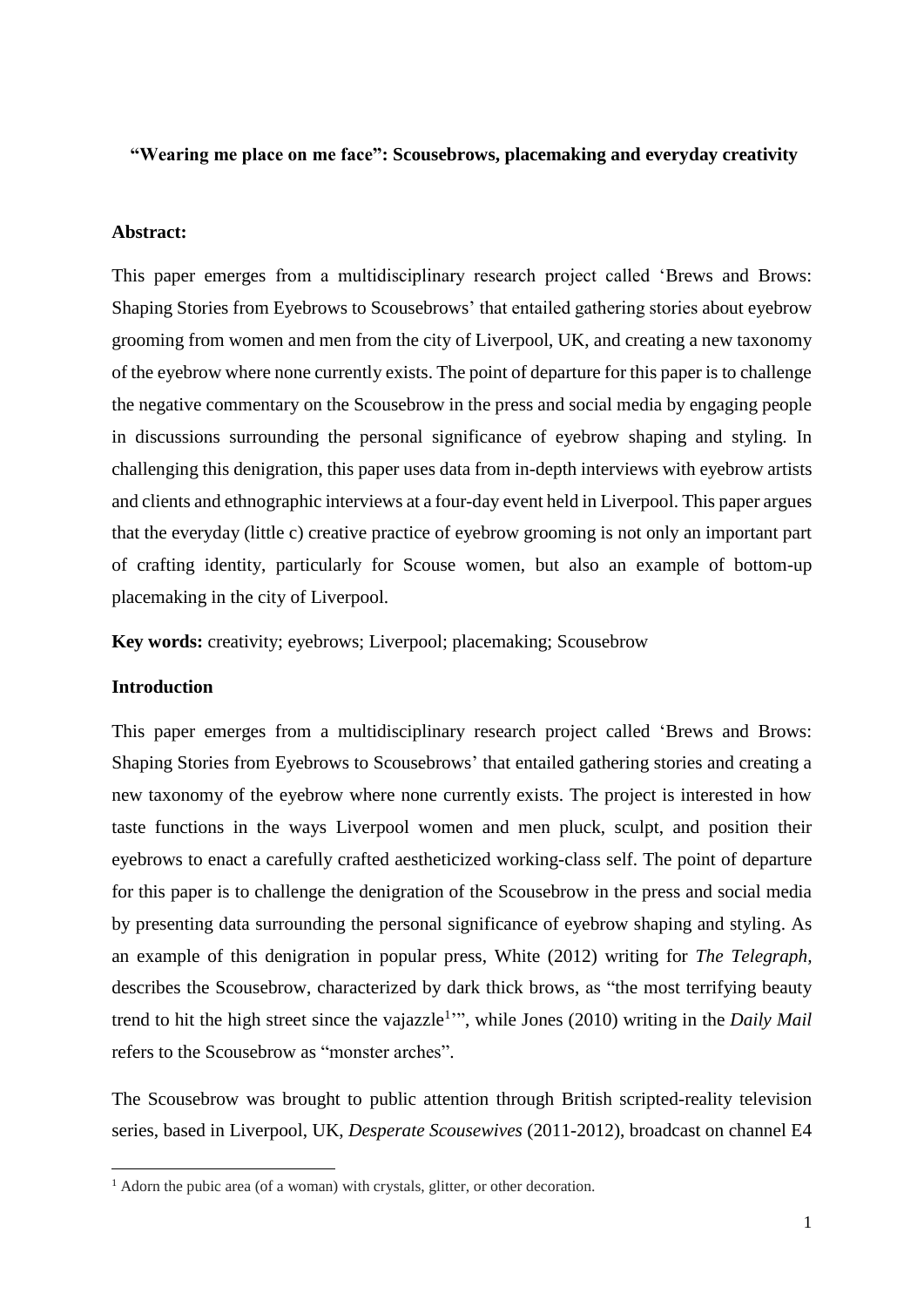and, in particular, star of the show and "darling of Liverpool", Jodie Lunstram (see Channel Four Television Corporation, 2018). After the airtime received on the E4 television show, the Scousebrow quickly infiltrated into broader society (in both Liverpool and beyond). Indeed, tabloids were quick to point out that royal Kate Middleton donned a Scousebrow, leading Jones  $(2011)$  to state that, while Scousebrows are favored by WAGs<sup>2</sup> and reality stars "such bold brows do not befit the otherwise impeccable Kate". Clearly, there is an association here between the Scousebrow, working class women of Liverpool, and celebrity culture. Arguably, this is part of the middle-class right-wing media coverage, or as Beal (2007: xiii) would say "demonization", of the city of Liverpool and its people.

While recent writing in local newspaper *The Liverpool Echo* has queried whether the Scousebrow is in danger of extinction (see O'Brien, 2017), videos uploaded to YouTube with tutorials for how to achieve the look (see KoreanBilly, 2018), and *The Telegraph* publishing 'Scouse Brow: a beginner's guide' (see White, 2018), suggest the trend is still very much alive. The overarching aim of this paper is to present a dialogue on the nature of eyebrow sculpting, self-fashioning and identity for both women and men in Liverpool. Whilst eyebrows may appear a trivial - almost comical, focus of study - research (predominantly in the discipline of Psychology), has found that eyebrows play an important role in emotional expression, including happiness, sadness, anger, fear, disgust and surprise (see Ekman, 1999), and nonverbal communication such as sign language (Baker-Shenk, 1985), as well as being an important component in facial aesthetics. As such, we argue for their need to be taken seriously in academic debate.

This paper uses data from in-depth interviews with eyebrow artists and clients and informal ethnographic interviews at a four-day event held 25th-28th of April 2018 at the Foundation for Art and Creative Technology (FACT), Liverpool. With this paper, we argue that the everyday (little c) creative practice of eyebrow grooming is not only an important part of crafting identity, particularly for Scouse women, it is also an example of bottom-up placemaking in the city of Liverpool. This paper will proceed as follows. First, we contextualize the discussion by providing an overview of Liverpool and Scousers. We then offer a brief review of literature on hair and identity. Following this, we present the theoretical framing for the paper of Butler's (1988; 1990) notion of performativity. We then detail the methodology and methods used in this study. We present the findings of the research in three key thematic areas: placemaking;

**.** 

 $2$  An acronym used to refer to Wives and Girlfriends of high-profile sportsperson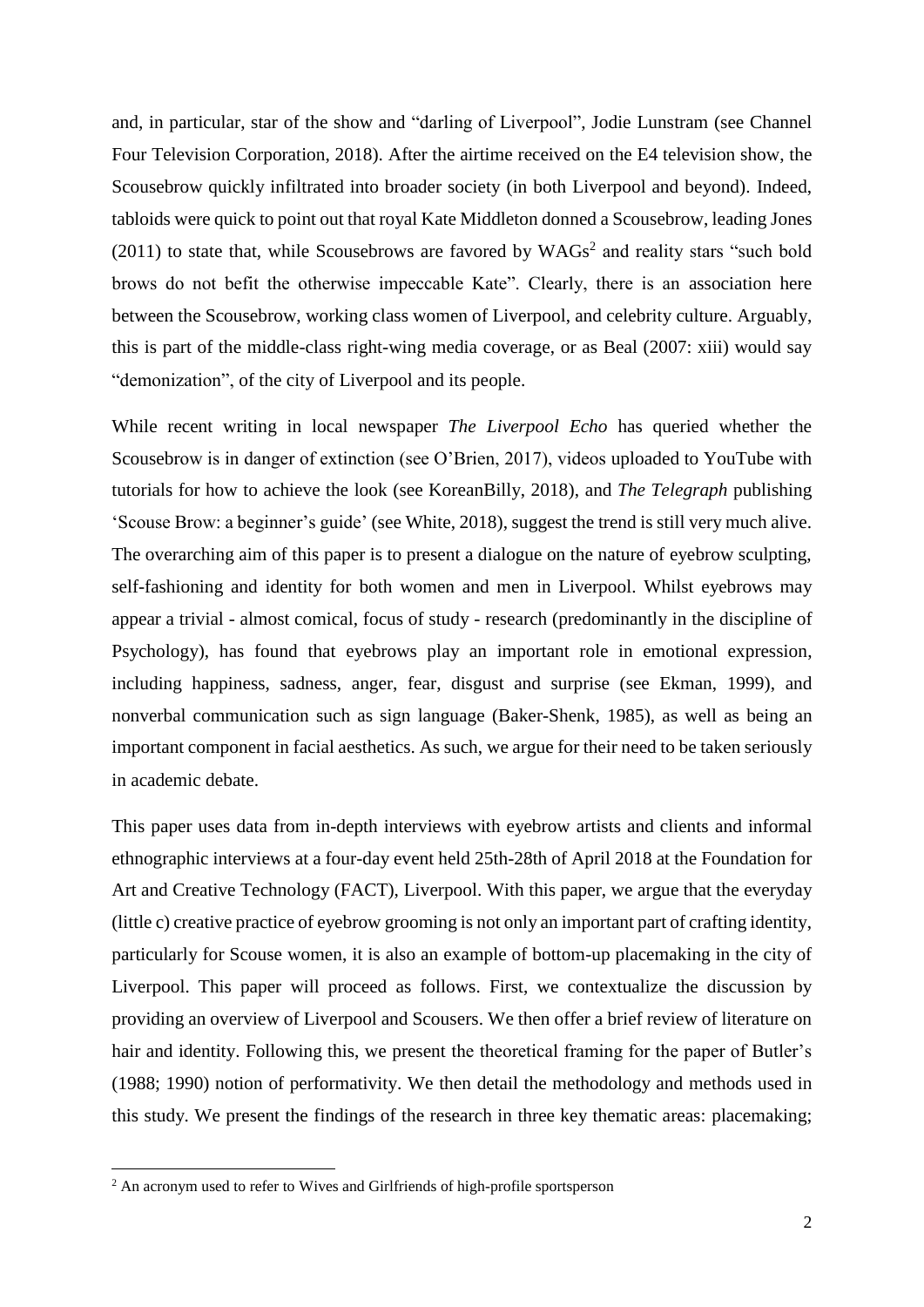standing out/fitting in; and everyday creativity. We conclude by signposting future areas for academic attention around the topic of eyebrows.

#### **Liverpool and Scousers**

Liverpool is a city in the North West of England. Liverpool's status as a port city has attracted a diverse population, which, historically, was drawn from a wide range of peoples, cultures, and religions, particularly from Ireland and Wales. The global economic restructuring of the 1970s and 1980s led to population loss and poverty in Liverpool (see Boland, 2008). Resulting from this, Liverpool became almost synonymous with urban social problems in both news media and television dramas (Jones and Wilks-Heeg, 2004). Literature has documented Liverpool's association as a working class political city, a city of economic and social deprivation with high rates of unemployment, a city of crime (including gun and knife crime), youth gangs, hooliganism and drugs (see Boland, 2008; Kenyon and Rookwood, 2010).

Whilst Liverpool is a city that continues to face difficult challenges with bad publicity and negative place imagery (Boland, 2008), some scholars have celebrated positive associations of the city. For instance, noting that there are discourses of creativity that infiltrate Liverpool, Grunenberg and Knifton (2007) herald Liverpool, on the title of their book, the 'Centre of the Creative Universe'. Liverpool is famous for the music of the Beatles and the popularity of the city's football teams (Kierans and Haeney, 2010), as well as the people of Liverpool themselves. Natives of the city of Liverpool are referred to as Liverpudlians, and colloquially as 'Scousers'; a reference to ['scouse'](https://en.wikipedia.org/wiki/Scouse_(food)), a form of stew popular in the city. The word "Scouse" has also become synonymous with the [Liverpool accent and dialect.](https://en.wikipedia.org/wiki/Scouse) Arguably, there are certain characteristics of a 'Scouser' that make them distinctly recognizable outside of the city, including accent, personality and appearance (the latter predominantly of Scouse women). For instance, Jayne and Ferenčuhová (2013) note that, in Liverpool, it is popular for women, in preparing for a weekly 'big night out' on Friday and Saturday, to wear comfortable clothes and walk around the city with curlers in their hair. Meanwhile, Wilkinson (2016) has celebrated the spray tans and false nails that she considers to be characteristic of many Scouse young women. Other scholars have noted that people from Liverpool are famous for their "language, humour and identity" (Pooley, 2006:171) and "backchat and jokes" (Murden, 2006:423), with Boland (2008, p. 358) pointing out that the most positive "cultural knowledge" of Scousers is their friendliness and comedic qualities.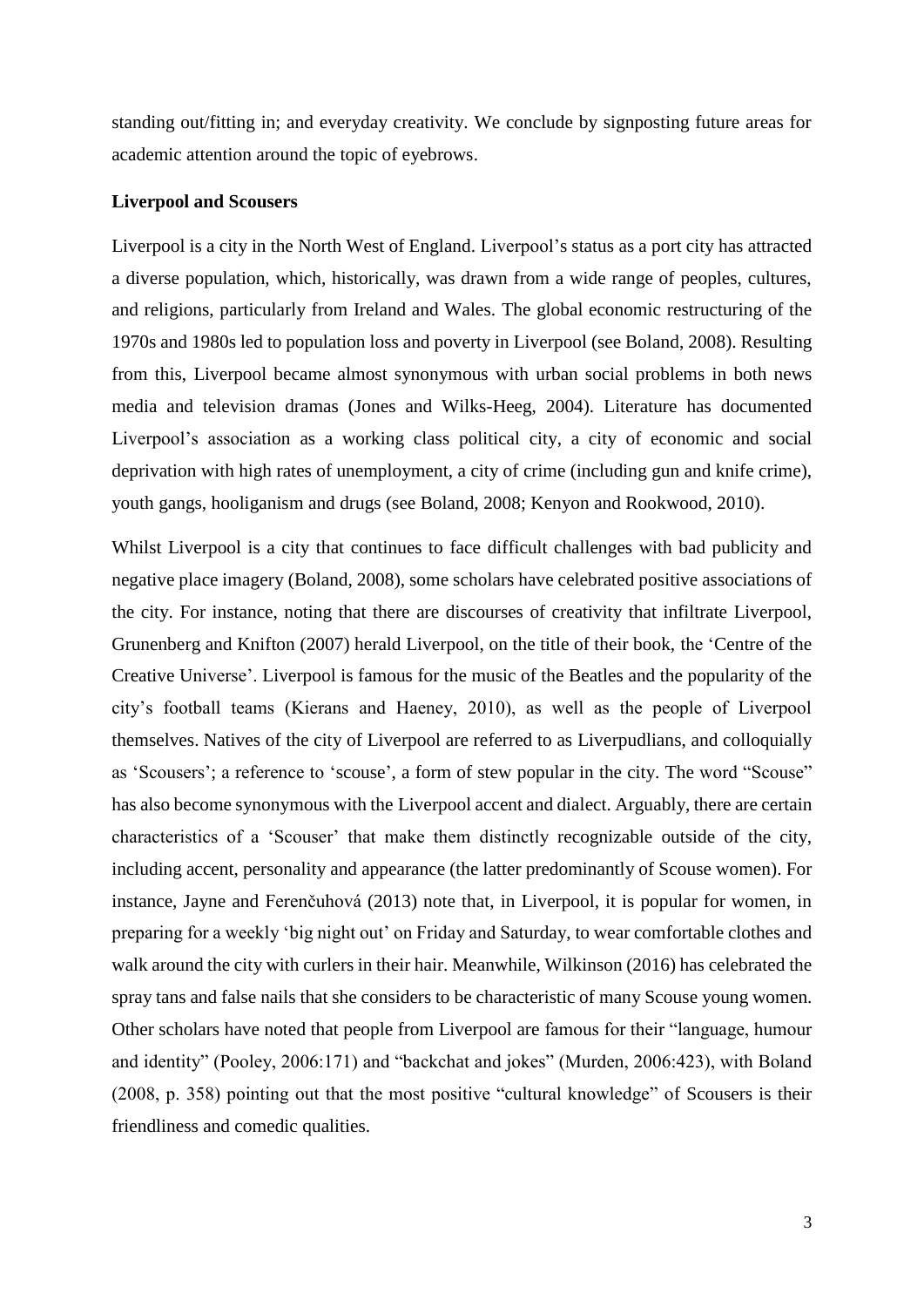Meanwhile, others have noted the sense of difference that those born and / or living in the city uphold (i.e. through the mentality of 'we are not English we are Scouse'). For instance, Grey and Grant (2007:1) reflect how, for some, Liverpool "is not England at all, but almost a city state in its own right, distinct from the rest of the country in language…customs and attitudes". In unpacking what constitutes the Scouse identity, Boland (2010) lays emphasis on place, phonology and race. In doing so, he develops the underused concept of sonic geography to examine the extent to which sound affects the construction of a local identity. The author argues that a more comprehensive conceptualization of 'Scouser' must move beyond the territorial definition, to include a vocal consideration, as accent/dialect is the major social and cultural signifier of a Scouser. Of importance, is Boland's (2010) conclusion that sound is central to the construction of identity. He comments that those who hold the suitable dialect are considered to belong, whereas those with a vocal considered 'out of place' are sonically excluded. Whilst voice has been considered a key element of (dis)belonging and place identity, there has been a lack of consideration of the role of microgestures, such as eyebrows, in performing identity. With this paper, we consider how Liverpool men and women shape and sculpt their eyebrows and the relationship between eyebrow grooming and the construction of local (Scouse) identity.

#### **Hair and identity**

**.** 

In this section we discuss hair broadly, before discussing eyebrows specifically, due to a dearth of literature on eyebrows. Hair, be it on your head, face or body, is recognized as one of the most malleable aspects of self-presentation (Hirschman, 2002). More than this, it has been argued that hair serves as an important cultural artefact, because it is both public (visible to everyone) and personal (biologically linked to the body) (Synott, 1987). Hair is a signifier of beauty and is a feature of many female protagonists (one only has to look at Disney characters such as Ariel in *The Little Mermaid*<sup>3</sup>). Further, children's fairy tales have also led to the positioning of hair as a rite of passage – take, for instance, Rapunzel<sup>4</sup> who, through letting down her long hair, enables the prince to climb up to the tower she is in, and they fall in love.

<sup>&</sup>lt;sup>3</sup> The Little Mermaid is a 1989 American animated musical fantasy film produced by Walt Disney Feature Animation and released by Walt Disney Pictures.

<sup>4</sup> Rapunzel is a German fairy tale in the collection assembled by the Brothers Grimm, and first published in 1812 as part of Children's and Household Tales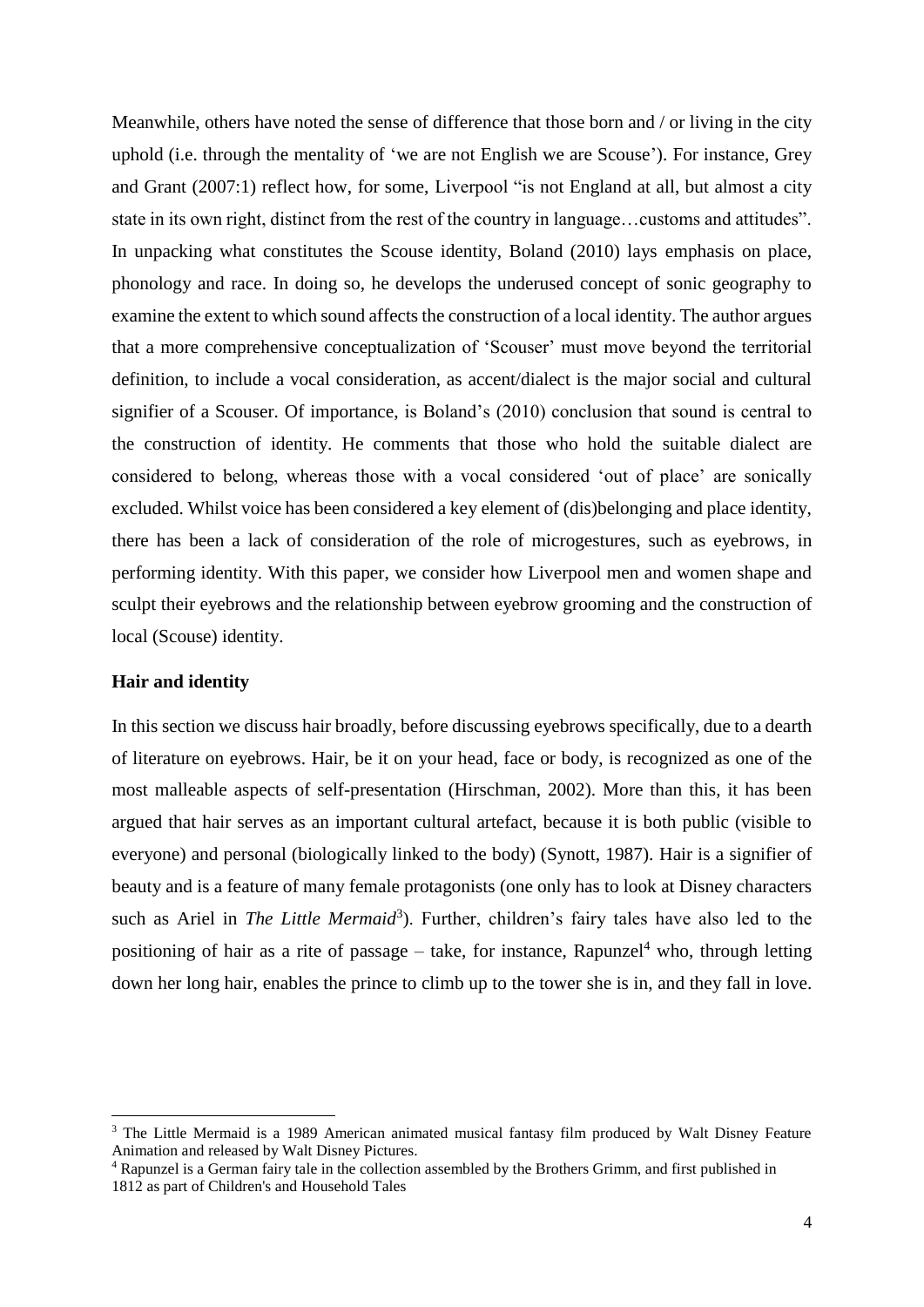Moreover, hair has been presented as a source of power, for instance, it was told that biblical character Samson<sup>5</sup> would lose his superhuman strength if his hair was cut.

Though the above stories are, arguably, mythical or fantastical, academic literature has supported some of these claims. For instance, Rook (1985) argues that hair has special, almost magic, transformative powers, recognizing that styling practices enable people to exercise control over their self-images. Academic literature has supported the notion that changes in hairstyle can be a rite of passage and that hairstyles can be used to effect or signal a change in the inner self (see McAlexander and Schouten, 1989). Further, Weitz (2001) argues that hair can be seen as a tool of power. The author explores how women seek power through both resisting and accommodating mainstream norms for female hair, including certain hairstyles and dyeing practices. Manning (2010) supports this, arguing that women use their hair to establish both a group identity and as a form of everyday resistance from social norms established by dominant culture. Not only this, but hair is a social signifier: it may define the self on a religious, political, economic, social and sexual spectrum (Synnott, 1987).

Whilst some literature has focused on the positive associations of well styled facial hair, a separate body of literature has considered both the psychological and behavioral burden of living with unwanted facial hair, particularly for women (Lipton et al. 2006). For instance, Western culture's obsession with hairlessness (Sullivan and Bolen, 2015), and of body hair removal (Toerien and Wilkinson, 2003; Toerien, Wilkinson and Choi, 2005). Separate to this literature about purposeful hair removal is a body of literature about alopecia and hair loss, including of cancer patienthood (e.g. Welsh and Guy, 2009; Wiggins, Moore-Millar, Thomson, 2014; Williams and Solbraekke, 2018; Tucker, 2009). Hair loss, which has been recognized as a distinctive facial appearance changing condition (Welsh and Guy, 2009) can have a negative impact on self-esteem, body image and confidence (Tucker, 2009), and everyday functioning (Hunt and McHale, 2004). Trüeb and Won-Soo (2014) report that some people with alopecia will develop a dislike and repugnance for their own looks and appearance, as well as a mourning for their 'normal appearance' (Papadopolous and Bor, 1999). Together, this demonstrates a scholarly fascination in both the presence *and* absence of hair.

Eyebrows have grown in significance in consumer culture, particularly in the last five years. Arguably, this could correlate to the invention and proliferations of selfies, and the resultant

1

<sup>5</sup> Samson was the last of the [judges](https://en.wikipedia.org/wiki/Biblical_judges) of the ancient [Israelites](https://en.wikipedia.org/wiki/Israelites) mentioned in the [Book of Judges](https://en.wikipedia.org/wiki/Book_of_Judges) in the [Hebrew](https://en.wikipedia.org/wiki/Hebrew_Bible)  [Bible](https://en.wikipedia.org/wiki/Hebrew_Bible) (chapters 13 to 16)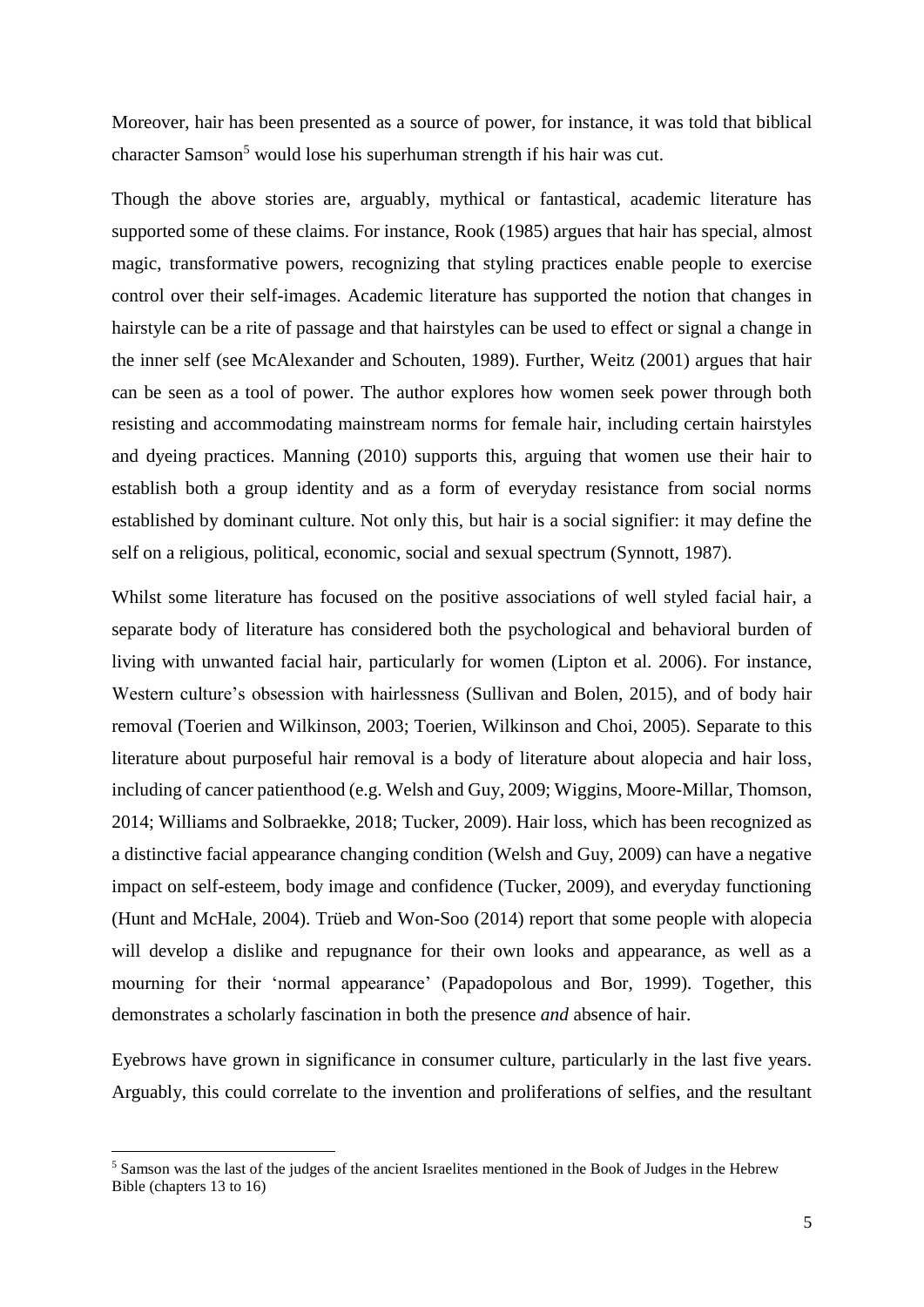re-making of the body, through a preoccupation with the face (see Tiidenberg and Gómez Cruz, 2015). As Synnott (1987, p. 391) tells, "eyebrows have their fashions too". Fashion magazine Vogue (2018) has recently documented how eyebrows have changed over time, from the 1920s when super thin brows were popular, to the present trend of full, thick brows. However, whilst popular press and social media has shared a fascination in brows, academic debate on eyebrows has not caught up. This is surprising since eyebrows may be the most expressive feature of the human face (Linstrom, Silverman and Susman, 2000). Literature on eyebrows has focused on topics including face recognition (Sadr, Jarudi and Sinha, 2003); emotional expression (Ekman, 1999); mate selection (Bruce et al. 1993), and the relationship between eyebrows and grandiose narcissism (the tendency to be egotistical, self-focused and vain) (Giacomin and Rule, 2018). While older writing has positioned hair as a social symbol (e.g. Hallpike, 1969; Synott, 1987), we argue that eyebrows also hold same cultural and social significance. While eyebrows may provide the eyes some protection against rain and perspiration, the function of eyebrows is more visual in nature (Sadr, Jarudi and Sinha, 2003); they play an important role as a microgesture, as brow hair is mobile enough to produce a range of facial signals.

#### *Performativity of identity*

This paper uses the theoretical framing of performativity of identity from Butler (1988; 1990) Writing on gender, Butler (2011) argues that being a (wo)man is not internal; that is, gender is not innate or natural, but we are assigned a gender at birth based on visible external sex organs. Therefore, gender is not a natural 'given'. Rather, gender is continually produced and reproduced, performed and reconstructed; it is a social construction. Butler (1988:527) states gender "is real only to the extent that it is performed", suggesting it is a performance built on each action and reaction of an individual. In this sense, gender is not fixed like plaster, but is plastic and evolves based on an individual, their actions, and behaviors (Roberts, 1997). The ways in which people act, walk, speak, and talk consolidate an impression of being a man or being a woman (Butler, 2011). The body becomes its gender through such bodily gestures, movements and enactments, which are renewed, revised, and consolidated over time (Butler, 1988), which provide universal recognizable performances of gender and other characteristic or trait affiliation (Mauss, 1936/1950).

Butler (1990) argues there is no gender identity behind the expressions of gender, but identity is constituted performatively by such constructions. Like many contemporary social scientists, we adopt the same stance that identity can be performed. Following Butler (1990:33) we argue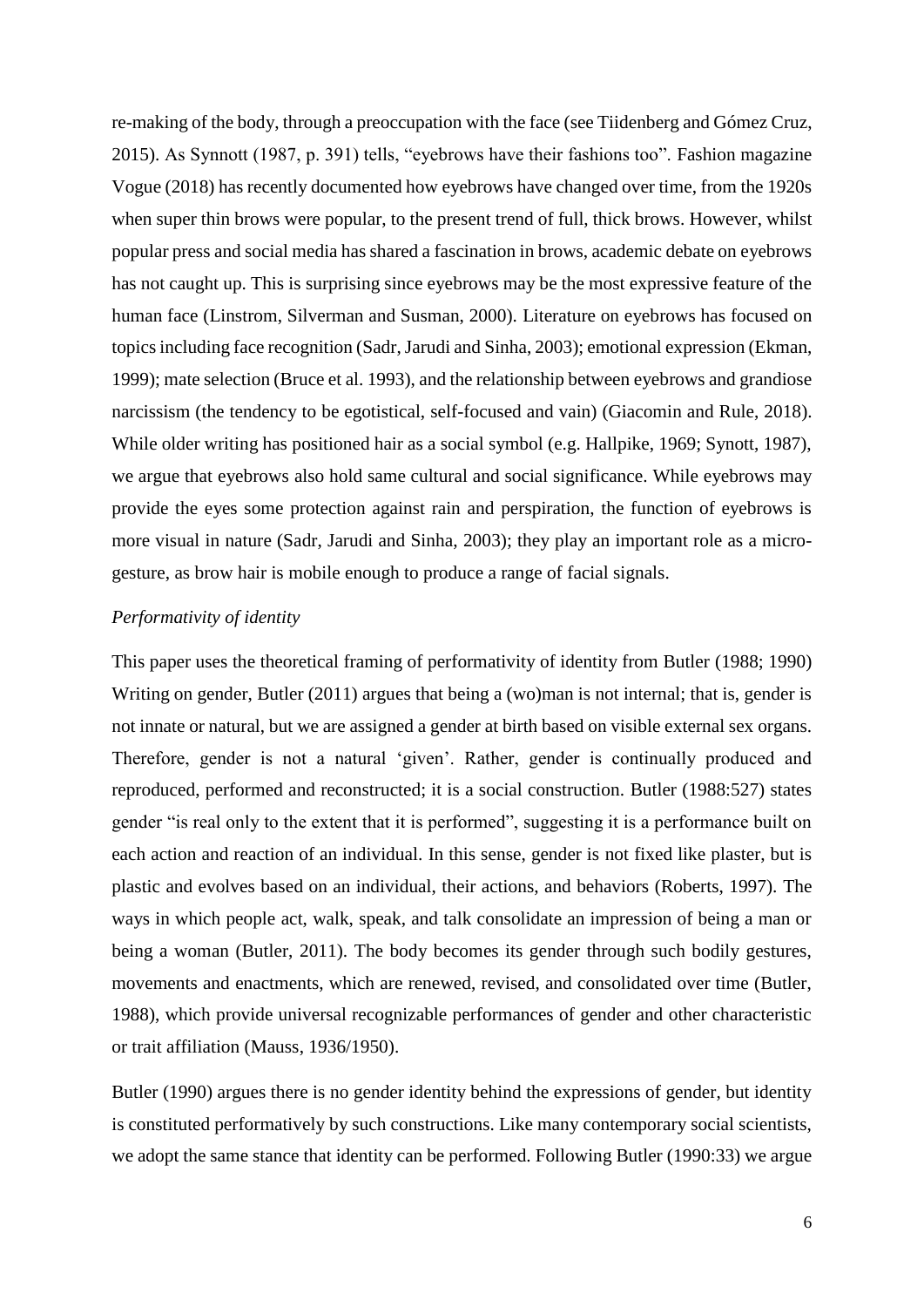that identity, like gender, is culturally constructed through the "repeated stylization of the body, a set of repeated acts… that congeal over time to produce the appearance of substance, of a natural sort of being". These acts are not singular; rather they are reiterative (Butler, 1993). As these acts are continually repeated, there is space for transgressions and "slippage" (Butler, 1993:122). Performativity theory recognizes that gender transformations are possible due to the likelihood of a failure to repeat certain acts, or deformities in performances. Gender then, can be seen as an "assignment", which is never carried out precisely according to expectation, and consequently one never quite inhabits the gender ideal (s)he is compelled to approximate (Butler, 1993:231). This performative conceptualization of gender is a useful means of moving away from an understanding of identity as prescribed, fixed and static, to a reconceptualization of identity as "a constituted *social temporality*" (Butler, 1990:141, emphasis in original).

Having contextualized the study with a discussion of Liverpool and Scousers and provided an overview of literature on hair and identity and theoretical framing of performativity of identity, we now turn to present the methodology and methods used in this study.

#### **Methodology and methods**

1

In this project, we adopted a qualitative methodology. We conducted semi-structured in-depth interviews with eyebrow artists and clients and undertook participant observation and informal ethnographic interviews at a 'Brews n Brows' event held by the project team<sup>6</sup>  $25<sup>th</sup>$ - $28<sup>th</sup>$  April 2018, at FACT in Liverpool. We opted for a combination of purposive and snowball sampling. We used purposive sampling to recruit brow artists working in Liverpool, and then used a snowballing technique to recruit other brow artists and clients. Before discussing the methods used in this study, it is important to offer a brief note on positionality.

The authors of this paper comprise two non-Scousers (initials removed for anonymity) and one 'Scouser' (initials removed for anonymity), though the first author positions herself as an honoury Scouser<sup>7</sup> after being labelled as such by participants in a previous research study undertaken when she lived in Liverpool (see removed for anonymity for a discussion of the first author's repositioned identity). All three authors engage in different eyebrow grooming practices as part of their everyday lives (and not in an attempt to embed ourselves as researchers). For all three researchers, the reason for engaging in eyebrow grooming is to

<sup>&</sup>lt;sup>6</sup> The project was led by Niamh Thornton, University of Liverpool, also involving other researchers: Dr Liz Greene [Liverpool John Moores University;](https://www.ljmu.ac.uk/about-us/staff-profiles/faculty-of-arts-professional-and-social-studies/liverpool-screen-school/liz-greene) [Professor Caroline Wilkinson, Liverpool John Moores University;](https://www.ljmu.ac.uk/about-us/staff-profiles/faculty-of-arts-professional-and-social-studies/liverpool-school-of-art-and-design/caroline-wilkinson) [Sarah](https://www.ljmu.ac.uk/about-us/staff-profiles/faculty-of-arts-professional-and-social-studies/liverpool-school-of-art-and-design/sarah-shrimpton)  [Shrimpton, Liverpool John Moores University](https://www.ljmu.ac.uk/about-us/staff-profiles/faculty-of-arts-professional-and-social-studies/liverpool-school-of-art-and-design/sarah-shrimpton)

 $7$  An accolade given to those who are not born in Liverpool but who have been welcomed and accepted there.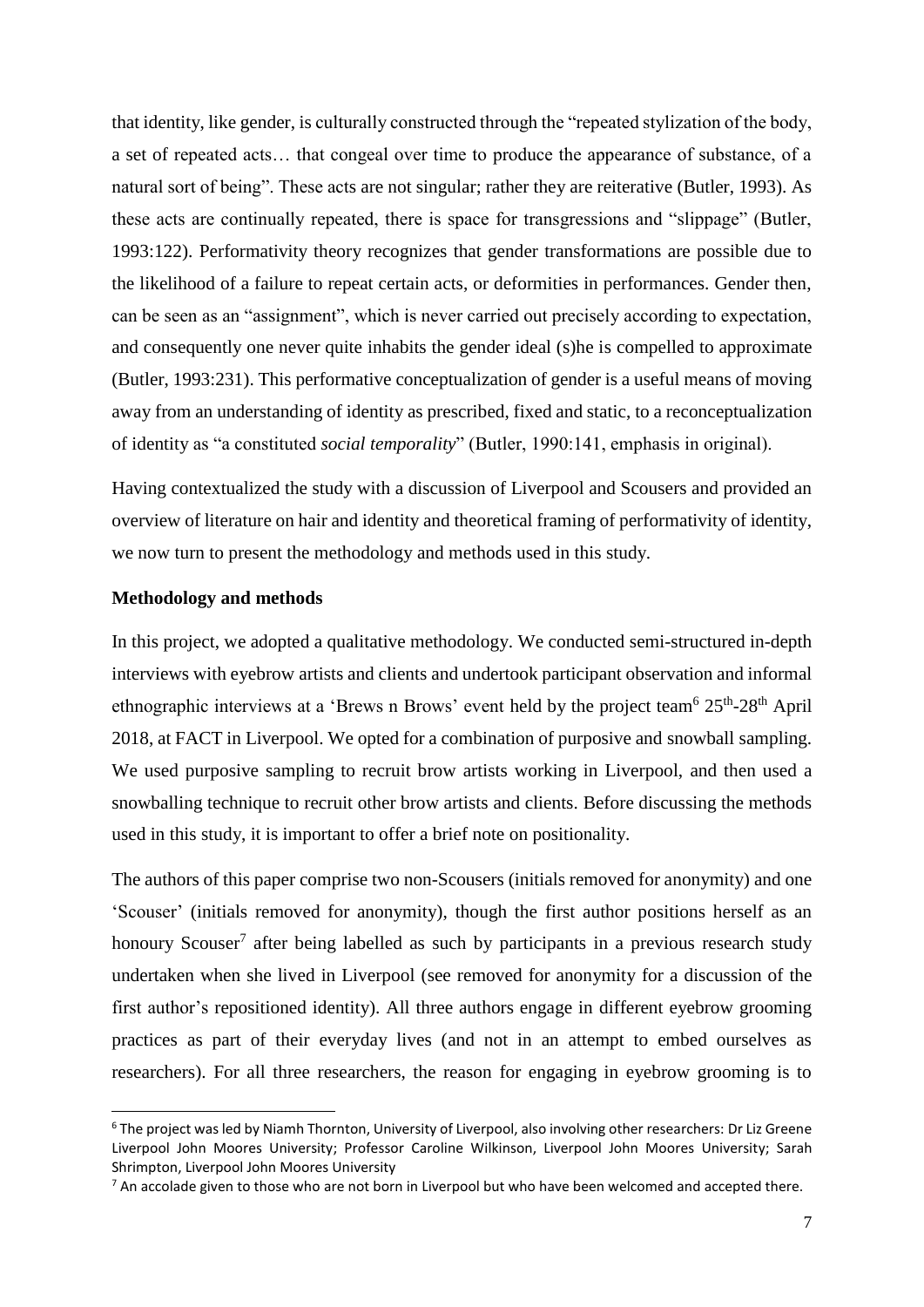enhance our physical appearance. Author 1 engages in threading and tinting, Author 2 has her eyebrows microbladed on due to having alopecia (loss of hair), and Author 3 has 'HD brows', a process which uses various hair removal techniques (threading, waxing, tweezing and trimming) along with tinting and brow mapping to create a brow shape suited to your face.

#### *In-depth interviews*

Qualitative semi-structured interviewing is an established and respected method for social and geographical research (Mason, 2002). Considering in-depth interviews as personal and intimate encounters (DiCicco-Bloom and Crabtree, 2006), we used them as a window to the stories of participants (Rabionet, 2011). In particular, interviews were useful for eliciting information regarding the attitudes, acuities, and perceptions towards eyebrows and the Scousebrow. We asked questions surrounding the value and significance of participants' eyebrow sculpting and overall aesthetic look, what it means to the participants, and how they self-identify using their brows.

We conducted 20 interviews, seven with eyebrow artists and 13 with clients. All eyebrow artists were female, reflective of how this is predominantly a female occupation, and all worked in Liverpool city-centre based salons. Nine clients were female and four were male – we did not ask participants to specify where they lived in the city. All four male participants we spoke to engaged in eyebrow grooming. It should be noted that this is likely not representative of men in the city of Liverpool, rather it is reflective of our method of recruitment (e.g. snowball sampling – participants may think we would only be interested in interviewing people who engage in grooming). Further, regarding convenience sampling of people attending the 'Brews n Brows event' – arguably, those attending an event about eyebrows may be more likely to engage in eyebrow grooming. Eyebrows artists were aged between 20-39 and clients ranged from 16-67. Whilst the majority of participants were White, there were two Asian participants (one client and one brow artist). We conducted interviews in work places or local cafes, as these locations were familiar to participants and places they told us they felt comfortable, thus putting them at ease (see Longhurst, 2003). Interviews typically lasted between 30 minutes and one hour. The interviews loosely followed a proposed interview schedule, whilst allowing participants to bring to the fore issues that were important to them. Following Longhurst (2003), we asked questions in a friendly conversational tone, promoting a two-way exchange, as opposed to a stringent question and answer structure.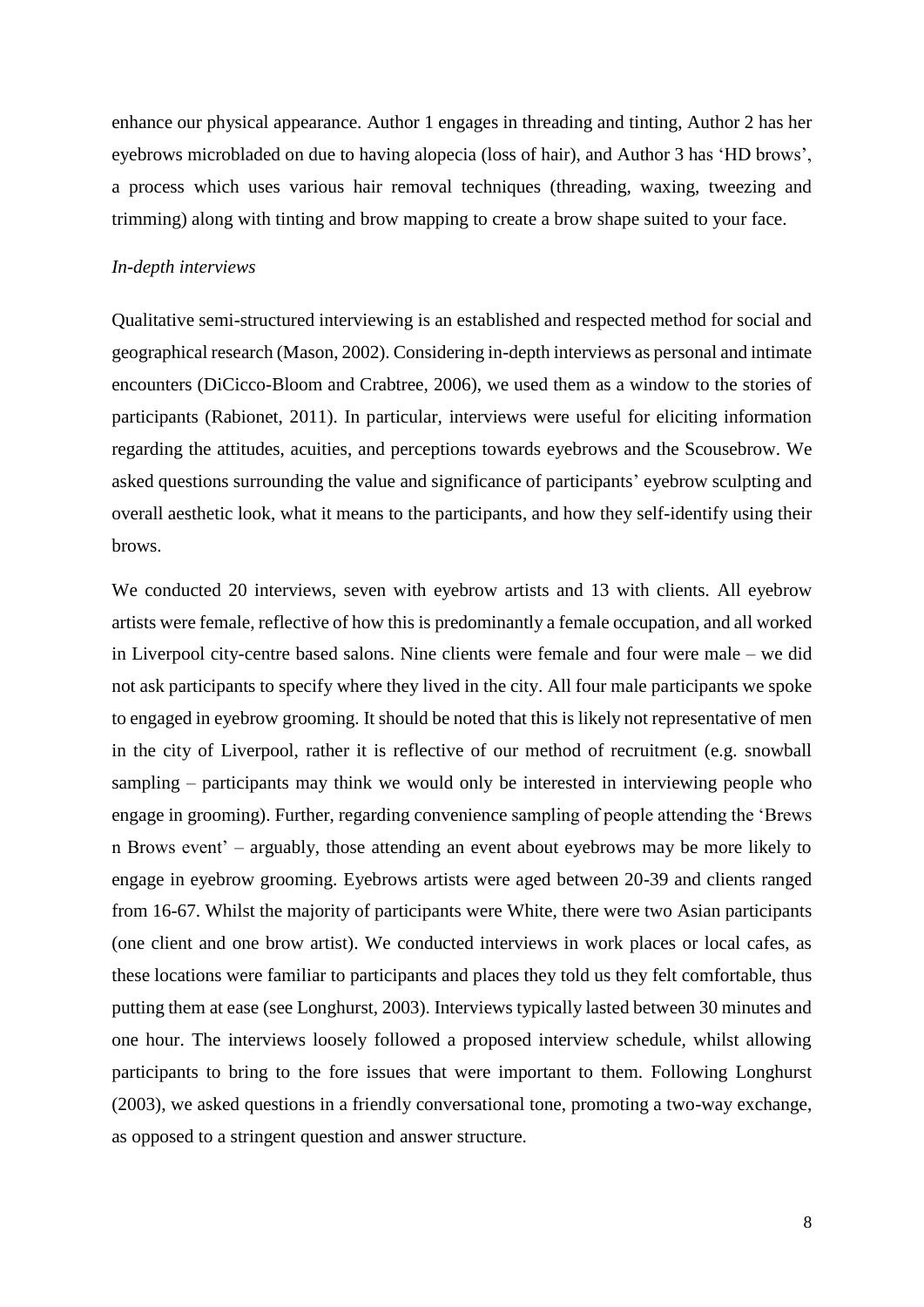#### *Participant observation*

We conducted participant observation over the period of four days at an event organized by the project team called Brews and Brows, held  $25<sup>th</sup>-28<sup>th</sup>$  April 2018 at FACT in Liverpool. The event offered an opportunity for Liverpool women and men to have their eyebrows scanned in 3D, have their photograph taken by a fashion photographer, and to tell stories of their eyebrows in a confessional 'big brother diary room' type video booth. Throughout the event, we documented the informal ethnographic interviews we held with participants attending the event through written anecdotes in personal research diaries.

#### *Data analysis*

We undertook thematic analysis of the interviews. After reading through the data set multiple times, we separated the data into smaller, significant parts. Essentially, this required us to sort the data thematically. We labelled each of these smaller parts with a code. We then compared each new segment of data with the previous codes that had emerged. This ensured that similar data were labelled with the same code. We dismissed any preconceived data categories and loosened the initial focus of the study in an effort to "generate as many codes as possible" (Emerson et al., 1995:152). We enjoyed the approach of coding by hand. MacLure (2008:174) likewise speaks of the pleasure derived from manual analysis, particularly "poring over the data, annotating, describing, linking, bringing theory to bear, recalling what others have written, and seeing things from different angles". We wrote memos about parts of the text which intrigued us, or that we considered particularly important. Crucially, this enabled us to ask questions about what had emerged through the data. Resultantly, we changed and made linkages between some codes, dropped and added others. Following from this, we undertook a process of abstracting, whereby we condensed the codes into deeper conceptual constructs. We continued this until all coded sections were saturated.

Believing that much of what is heard is lost in transcription, the verbatim words of participants have been included. We have tried, as best as possible, to capture the accents (predominantly Scouse) of the participants. We have presented these in a spelling form that gives the reader an idea of the pronunciation in order to retain closeness with the original spoken words. This adheres to what Blauner (1987:48) describes as the "preservationist" approach, whereby we are reproducing the sounds as they appear on the recording, thereby staying faithful to participants. In the findings presented below pseudonyms are used for all participants.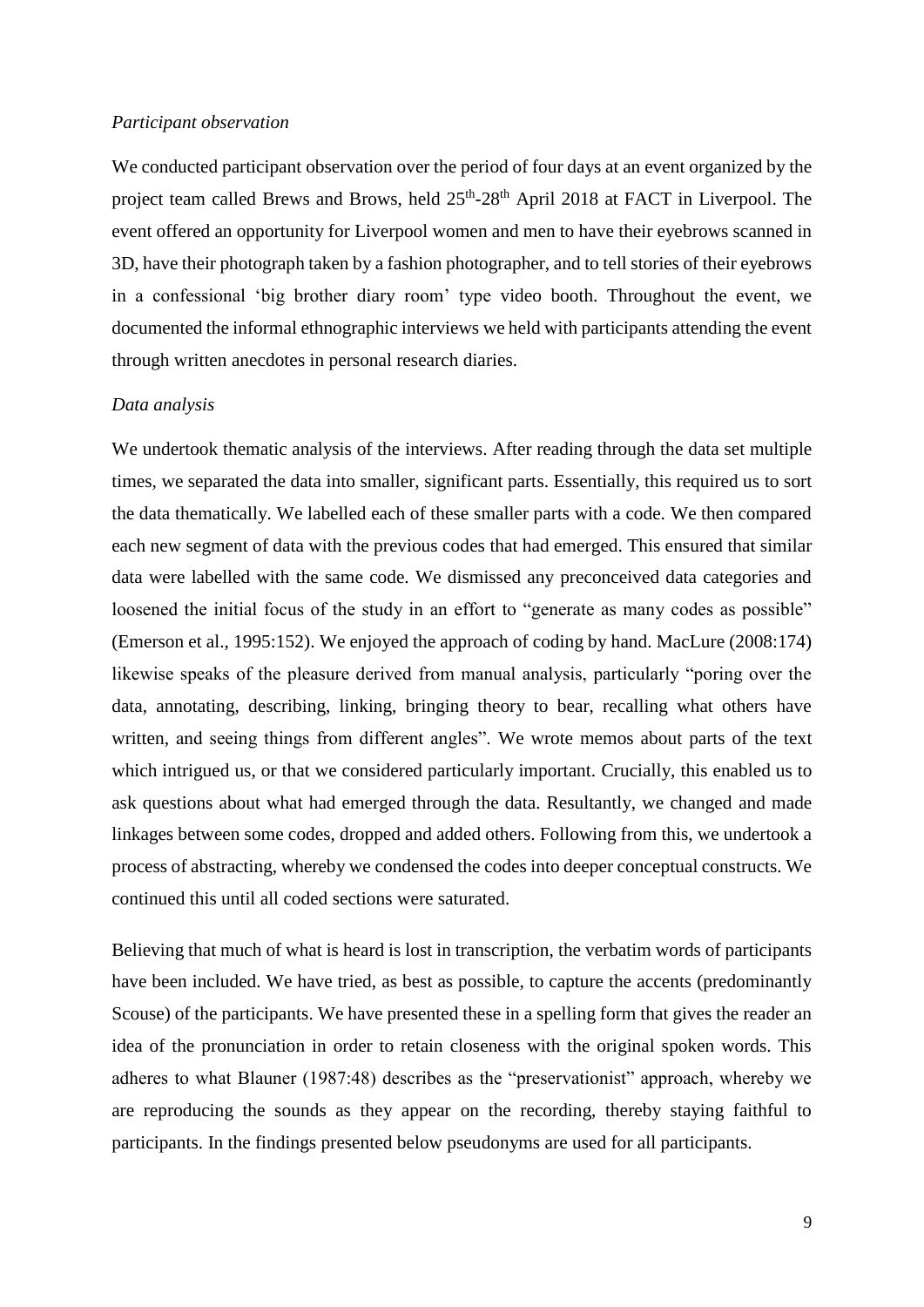## **Findings**

#### *Placemaking*

Often derided as evidence of poor or absence of taste by the popular press and social media, emerging from our data, the Scousebrow can be seen as a highly resonant marker of place identity:

Cos everyone's getting it done at the same time it's kind of like, the trend's in Liverpool not the trend everywhere else.

#### (Sadie,17, client, interview)

I do think it's like a really big thing in Liverpool [eyebrows] like everyone's always commenting on eyebrows, whether they're horrible or they're nice everyone's always like making comments. I feel like that's the first thing people notice about your face in Liverpool, your eyebrows.

#### (Jenny, aged 23, client, interview)

Other participants, too, noted the importance of eyebrows within the city, claiming that Liverpool was "famous for its brows" and that no other city could make such a claim. Data emerging from our study supports the argument presented by Grabham (2009, p. 63) in his discussion of "corporal flagging", in that just as a nation (and we extend this to a city), is imagined and produced through everyday rhetoric and maps and flags, it is also constructed on the skin, and through bodies.

More than this, our data suggest that brow grooming, particularly for Liverpool women, can be seen as a strategy of placemaking. While a number of definitions of placemaking exist, we use the definition of creative placemaking put forward by Markusen and Gadwa (2010) that individuals, including those from public and community sectors, strategically shape the associations with the physical and social character of a neighborhood, town, city, or region around arts and cultural activities. The essence of brow grooming as a form of place-making is captured wonderfully by one participant, Marie:

"Of course you can tell I'm from Liverpool by me brows…It's like, I'm wearing me place on me face"

(Marie, 36, client, ethnographic interview)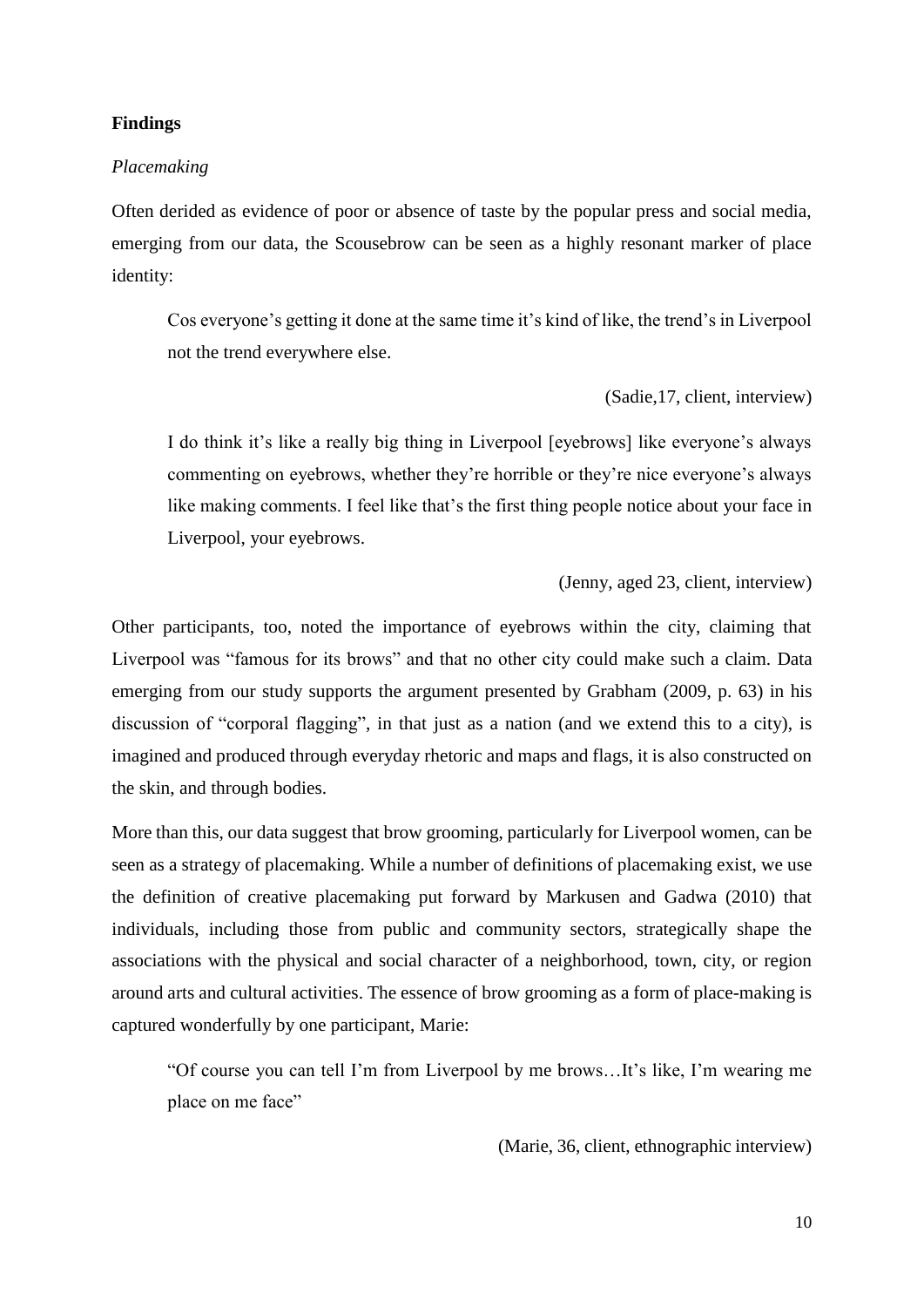Marie's statement relates to Martín-Barbero's (2002:626) argument that local identity can transform itself into a "marketable representation of difference". This idea of brow grooming as a form of placemaking is also suggested by Sarah:

My clientele from London to Liverpool, it's completely different. Liverpool, the brows are big and they do like that more like full look, and then when I go more London way, it's like a softer, very natural look…In Liverpool they have their own style.

(Sarah, 39, brow artist, interview)

Other participants, too, told how their eyebrows were signifiers of the city they lived in, and that donning their Scousebrows were an effort to communicate this: "when I do me brows I do it to look Scouse, because of proud that I'm a Scouser (Terry-Anne, 20, client, ethnographic interview). Thus, while Jones and Wilks-Heeg (2004) argue that placemaking in Liverpool has been a top down activity, we argue that the eyebrow grooming is a 'bottom-up' form of placemaking in Liverpool.

Interestingly, when many participants described their eyebrows, or the eyebrows of others, they used humor, comedy and imaginative similes to do so. This can be seen as a further example of placemaking, since comedy and humor are symbolic of the people of Liverpool (see Platt, 2011).

I feel like eyebrows are a big thing in Liverpool, and I feel like even just before I was on the bus coming here and err there was some girl outside waiting for the bus and there were all these school boys on the bus and they turned around and went "she looks like she's got two Kit Kat Chunkies on her face", cos her eyebrows were – they were quite big like, she had really overdone them

(Jenny, 23, client, interview)

Scousebrows…it looks like a Sharpie marker…it's darker than your actual hair and a lot more thicker

(Sadie, 17, client, interview)

Other equally humorous descriptions of eyebrows used by participants included "I feel like I've got two caterpillars on me head" (Jenny, 23, client, interview) and "they're like slugs" (Jake, 30, client, interview), while one male participant who undertook "basic eyebrow grooming" in the form of tweezing, described himself as "a gardener keeping the weeds at bay"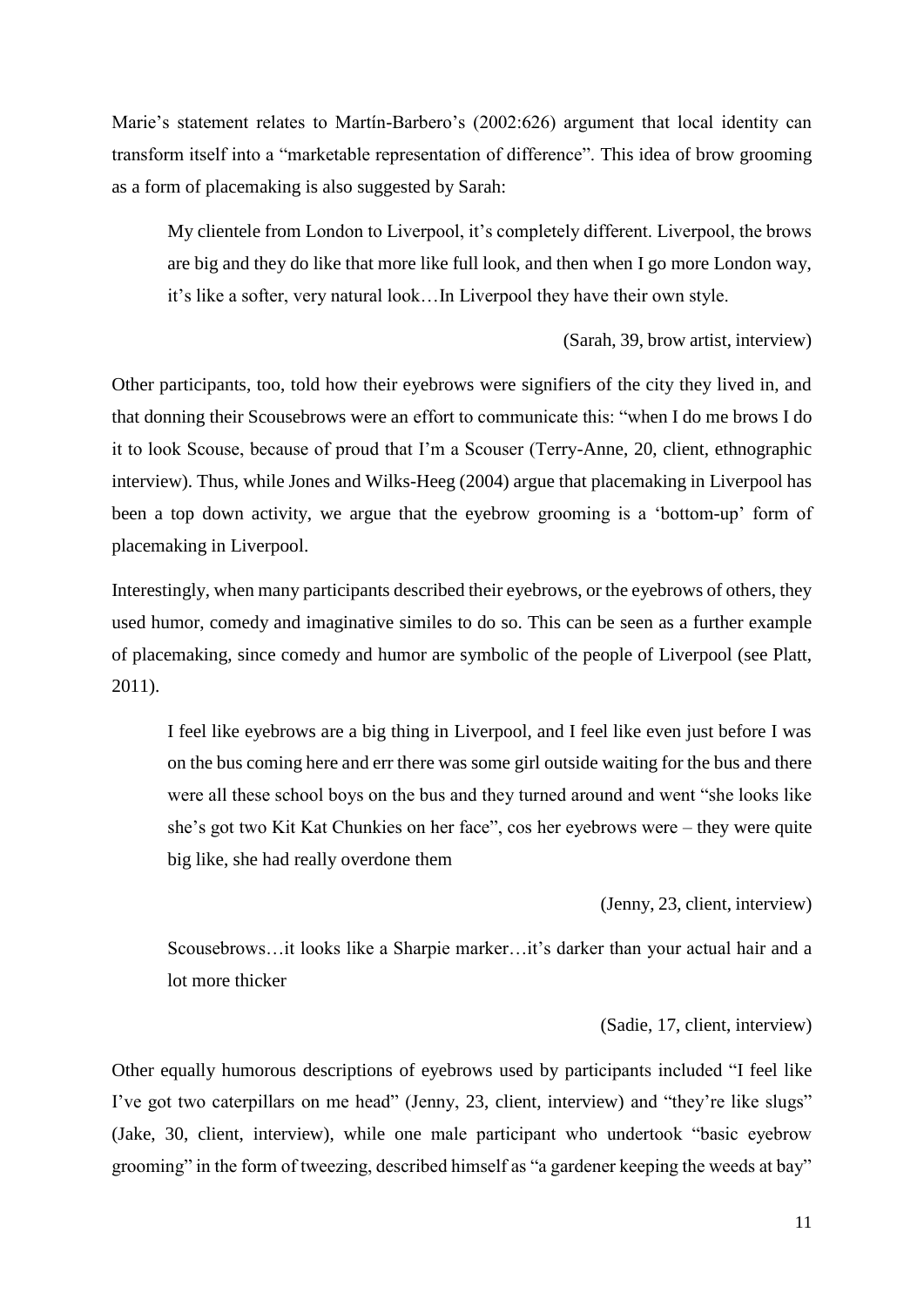(Ben, 31, client, interview). This use of comedy is characteristic of Scousers, who are often commended for their humor and 'quick-fire repartee' (Russell, 2004:15). As such, it is interesting that not only eyebrows themselves have come to be associated with the Scouse stereotype, but also the language used around eyebrows which arguably support the "language, humour and identity" (Pooley, 2006:171) and "backchat and jokes" (Murden, 2006:423) of Scousers. Interestingly, Butler (1997:121) asks: "could the uttering of the word constitute a slight, an injury, indeed, an offense, if the word did not carry the sedimented history of its own suppression?" Butler (1997:39; 13) continues that the "force" of the speech act is "related to the body" and the extent of the "wounding power" of certain words is dependent on who interprets them. It is significant here, then, that these descriptions came from Scouse bodies; yet we question whether such descriptions may be considered insulting if they had come from 'outside' sources (for instance, the media).

## *Standing out/fitting in*

Through our data, participants we interviewed discussed a trade-off between 'standing out' and 'fitting in'. For instance, while descriptions of the Scousebrow by interviewees promoted it as something conspicuous, for instance "really big thick eyebrows…drawn on and really thick and heavy" (so stands out) (Jenny, 23, client, interview), there was a clear feeling that it paradoxically enabled Scouse women to 'fit in'. Take the below excerpts:

Sadie: Most people wear makeup and stuff [on their eyebrows], I fill my eyebrows in…all the normal stuff, most people groom their eyebrows or go to a salon they don't normally just leave them. So I think to fit in with everyone else, cos most people in my college always get their eyebrows done…

Anonymous: Do you feel a certain pressure to keep up?

Sadie: Yeah, if you don't it kind of makes you look a bit, not weird, but a bit unpopular.

(Sadie, 17, client, interview)

When you go on a night out you want to make yourself look different than you do every single day, cos you look a little bit different and you look a bit like most other people …one thing I don't do everyday is me eyebrows, so I'll just put them on, just so I feel like I've made more of an effort for the night out.

(Jess, 23, client, interview)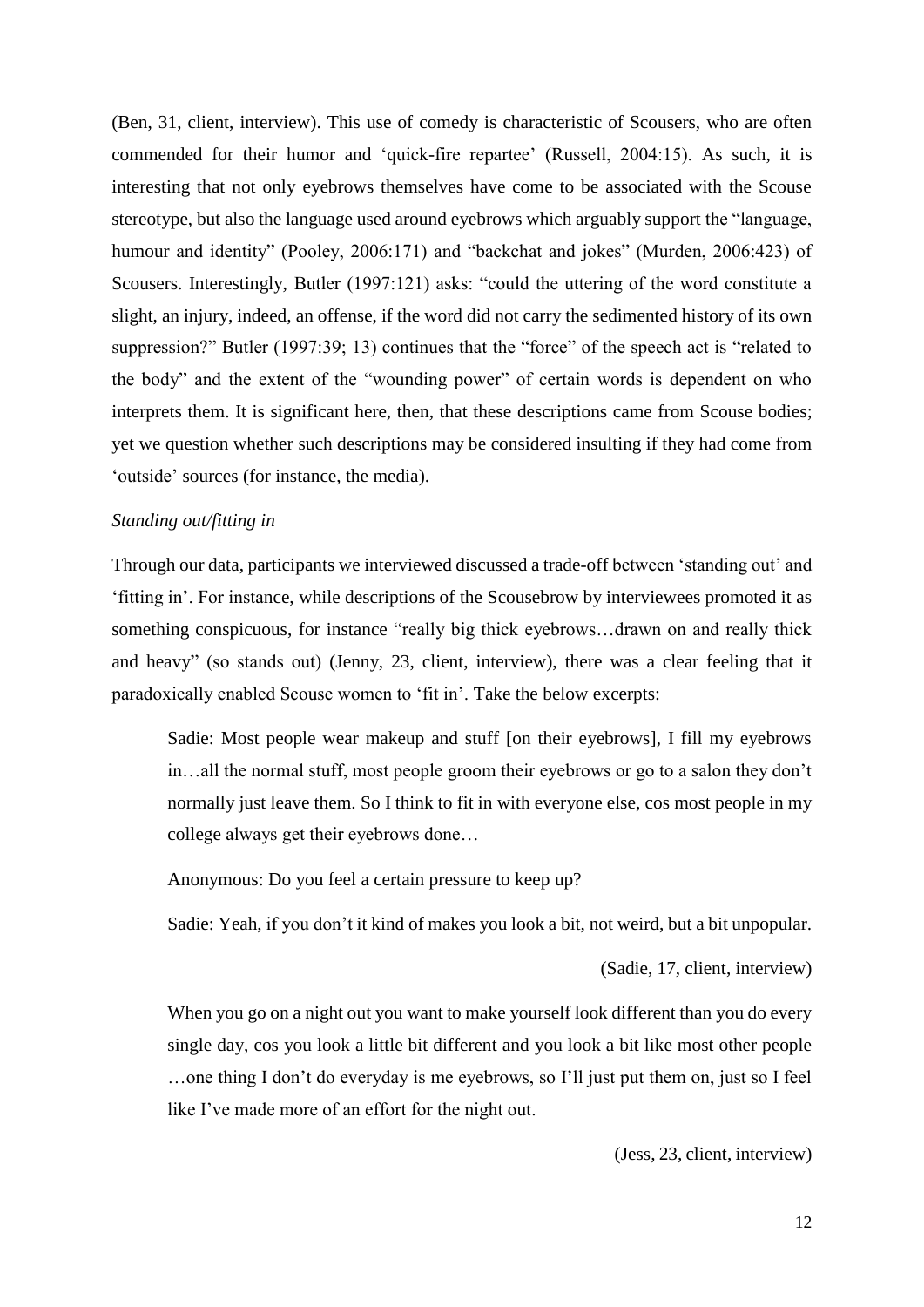It is clear from Sadie that her effort to style her eyebrows is part of an aim to fit in and is fulfilled through doing, what she terms, "all the normal stuff" as part of her eyebrow grooming routine. Interestingly, Sadie continued "like I don't feel want to follow the trends but sometimes you kind of have to if you're in like a group of people". The paradoxical tension between fitting in is expressed by Jess who states, once she has styled her eyebrows, she feels more confident "cos you look a little bit different and you look a bit like most other people". Jess discusses eyebrow grooming as an example of what Cumming's (no date, p. 24) may term "light body modification" (in contrast to heavier body modification with permanent properties, such as tattooing, see Fisher, 2002 and gender transitioning, see Bishop, 2016), to differentiate her 'night out' appearance from her everyday appearance, but, interestingly, not to differentiate herself from the crowd. Thus, whilst some participants allowed this light body modification to become a part of their daily routines, others reserved it for special occasions. Here identity can be seen as an embodied act /event, in the same way as discussed by other scholars (Budgeon, 2003; Hanson, 2007), in that there is recognition of the boundaries of embodiment, accompanied by the experience of the body as unsatisfactory and in need of modification, albeit only on certain occasions for some participants. Thus, just as Williams and Solbraekke (2018) argue in the case of wigs, we argue that eyebrow grooming tools are props for self-(re)invention and can be appropriated stereotypically. Here we can see the performance of identity, as explored by Butler (1988), through bodily enactments which are renewed, revised, and consolidated over time, and here we add space.

From our data, there was also evidence that the daily practices of eyebrow grooming are constructed by routine conformism and a desire to be members of a neo-tribal collectivity (of the kind discussed by Maffesoli, 1996). For some participants eyebrow grooming enabled them to feel authentic members of the wider Scouse community, affording a feeling of belonging. Take the following illustrative quotations:

If I haven't done my brows, so if you see me when I first wake up, you could think I was from anywhere in the UK. But once I've penciled my brows in and styled them, there's no mistaking that I'm from Liverpool [laughs]…My brows are the same as other women in Liverpool, and I love that – we're like a tribe

(Nadia, 55, client, ethnographic interview)

You're not a Scouse bird if you don't have thick, dark brows, simple as that.

(Ellie, 20, brow artist, interview)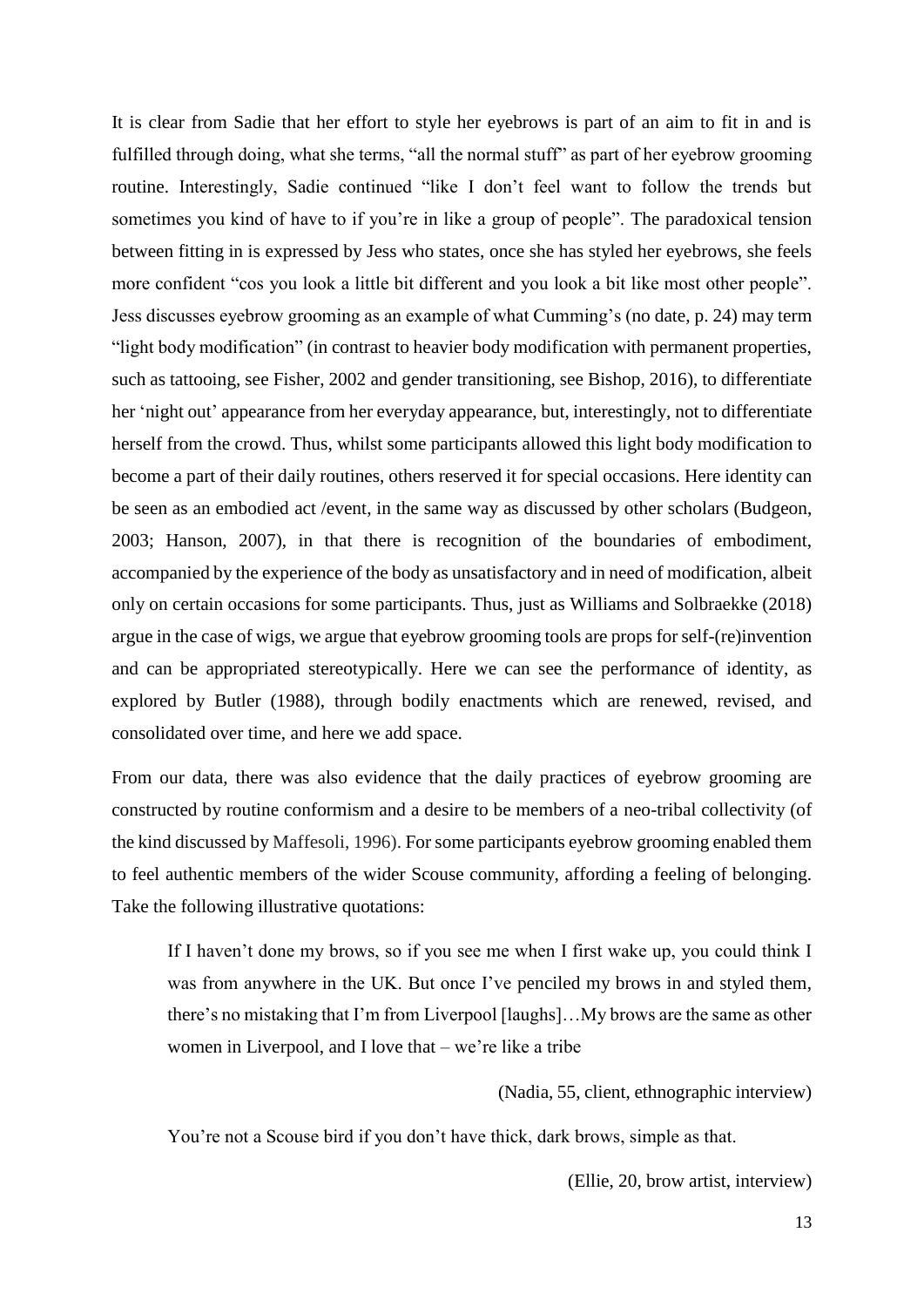Here, we see that eyebrow grooming enables the women to establish their identities within the city and to contribute to placemaking, as discussed above in this paper, when they choose to do so (see also Platt's, 2017 discussion of women knitting in Liverpool). Arguably, this enablement to feel 'in place', when they so desire, is owing to the "cultural embeddedness" (see Goldberg et al. 2016, p. 1190) promoted by the microgesture. Interestingly, none of the women or men interviewed, even those donning thick dark brows, claimed that they wanted to attract attention through the way they groomed their eyebrows. As such, this is illustrative of inconspicuous grooming, and has parallels to the inconspicuous dressing explored in van der Laan and Velthuis's (2016) study of how young Dutch men dress similar to their companions, and how this is a source of comfort. Further, there is a sentiment here of "not hiding, not shouting, just me" (see Clarke and Smith's 2015, p. 4 discussion of how gay men negotiate their visual identities and also Hutson, 2010). This 'betweenness' might suggest, following Nelson (1999:348), that human subjects, located in time and space, "do identities" in more complicated ways than Butler's (1990; 1993) notion of performativity allows.

However, perhaps to the contrary, there was also evidence from the data collected that women, at least to some extent, avoided being *fully* co-opted into the 'known' narratives of Liverpool (that is the stigmata associated with Liverpool women and a particular identity – "blonde, spray tanned, big brows", Elizabeth, 35, client, interview). As such, whilst these women want to fit in, they still want to retain some semblance of individuality (see Miles, Cliff and Burr's 1998 discussion of consumption and the construction of young people's identities). We found that women in our study used eyebrow grooming to construct coherent and authentic identities, expressing who they are:

I'm a Scouser through and through, I have the tan and the hair to prove it [laughs]. I've lived here all me life. But big brows just aren't for me, they don't suit me. For me they're too showy and in-your-face…Me brows are quite thin and lightly penciled…Modest, like me I guess.

## (Carly, 65, client, ethnographic interview)

So I live in Liverpool but I've recently started uni [university] in Leicester. I'm really conscious that I don't want people to look at me and think "she's a Scouser". I think eyebrows have the like power to do that. So I've toned down me look for uni and the brows were the first thing to go. I want to be known as Tina, known for me, not "the Scouser", as I'm the only Scouser on me course.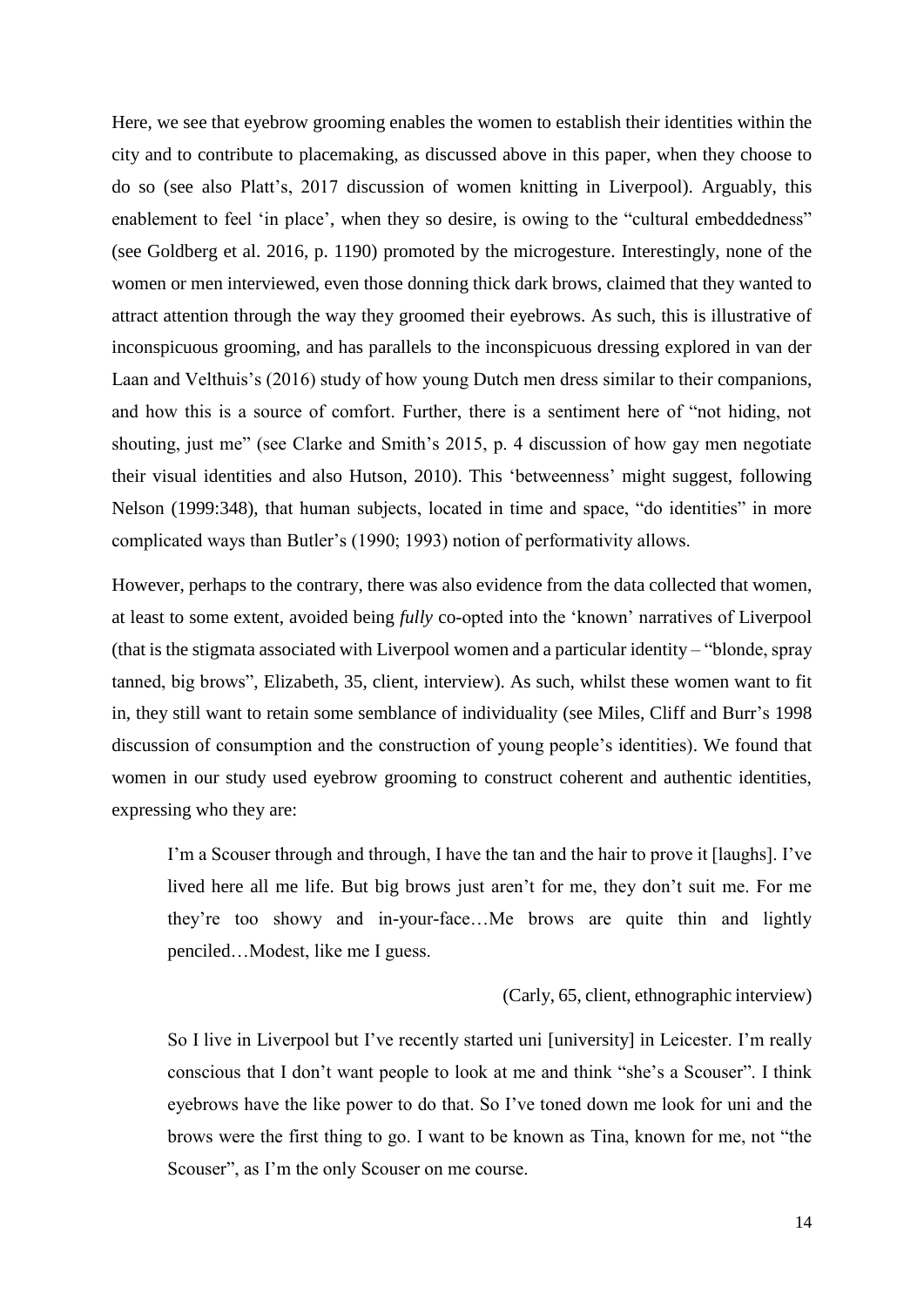The decisions by these women to not don the Scousebrow demonstrates the enactment of their own agency in how they negotiate wider placemaking initiatives. From Tina's quotation, we can see that her desire to project an individuated identity (from the stereotypical Scouse identity) is sought alongside a parallel desire to fit in in her new geographical setting (Leicester, UK). Here we can see that these identity performances are not prescribed, fixed and static, as Butler (1990) also argued, rather they are socially and spatially temporal "a constituted *social temporality*".

#### *Everyday creativity*

Whilst, traditionally, creativity research focused on 'Big C' creativity, such as geniuses and fashion designers, more recently a growing body of research has focused on expression of individual, everyday creativity (e.g. Amabile, 2017; Conner and Silvia, 2005; Conner, DeYoung and Silvia, 2018; Edensor et al. 2010; Richards, 2007; 2010). Everyday creativity appreciates that society has moved from a culture owned and created by a few (in this case professional eyebrow artists) to a culture created by everyone. Creativity has come to be recognized as more widely distributed and reductive as opposed to elitist (Edensor and Millington, 2018). In other words, one need not have a particularly creative personality (e.g. having an artistic skill) to benefit from finding a creative activity in which one might be interested (Conner, DeYoung and Silvia, 2018). Emergent in our discussions with participants was a notion of creativity, mastery and craft(wo)manship in eyebrow grooming:

I found that there's quite an art to it…it's funny, when I mix my colors – it's like it is a real art, when I – even my color palette when we're tinting, we actually have artist palettes and mix the colors.

(Sarah, 40, brow artist, interview)

With eyebrows you have to have the right tools and skills. It's about the color, the dye, and also how you apply it. I use different brushes and I'm careful and take me time and when I do brows on a client I stand back and admire them, like it's a painting or something.

(Jenny, 23, brow artist, interview)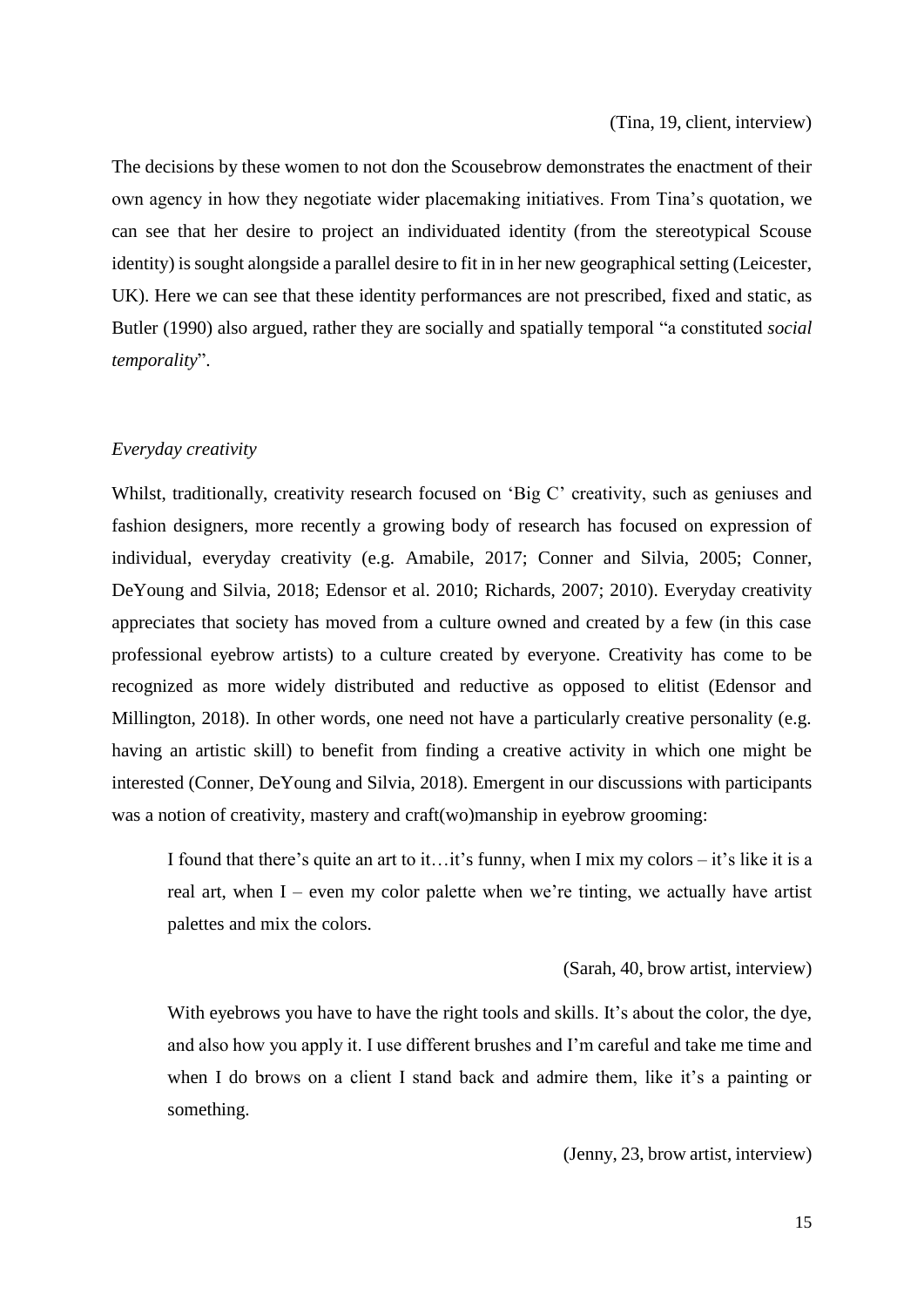For many participants, eyebrow grooming is a creative process. As can be seen from the above quotation from Sarah, there is evidence of artistry in the grooming of brows. Indeed, the terminology of 'eyebrow artist' itself requires consideration. Whilst there are many terms associated with those who work with eyebrows, such as 'eyebrow technician', 'eye specialist', 'arch expert', and then more broadly 'beauty therapist', Sarah's decision to promote herself as an 'artist' reflects how she is engaged in an activity related to creating, practicing, and demonstrating art. Sarah's reference to the palette she uses to mix different colors for individual brows reflects how there is thought, consideration, and indeed skill, in mixing the perfect shade to compliment skin or hair tone of a client. Further, in the language used by Jenny, it is clear that this process of crafting eyebrows is an "art of care" (see Miller, 2011, p. 18).

Many participants we spoke to, though not professional brow artists, demonstrated technical skill and knowledge in the crafting of their brows:

One of my eyebrows doesn't grow properly, so I use stencils so I draw the eyebrow to where it's supposed to like go. I don't know if you can see it because I've drawed it on, but one of them hasn't got like an end.

#### (Sadie, 17, client interview)

I work hard to keep my eyebrows looking good and, importantly, symmetrical…I use tools like tweezers, small scissors, I have an eyebrow shaping comb and I use transparent brow gel too. I've watched loads of tutorials online and also paid attention to how they do them at the salon.

#### (Ed, 29, client, ethnographic interview)

Though both Sadie and Ed attend a salon to have their eyebrows styled, they both demonstrate technical skill in looking after their eyebrows in between visits to the salon. Sadie utilizes stencils to draw on her brows, whilst Ed uses a number of tools to achieve a symmetrical look. The actions of Sadie and Ed are significant in terms of the mundane creativity evident in grooming, which we argue should not be overlooked or undervalued. This "little-c creativity" (Conner and Silvia, 2015) is significant as creativity is central to our cultural and personal modes of perception, expression and memory. Other participants discussed how there was a "skill" or "art" (Gemma, 19, client, ethnographic interview) to brow grooming and presented well-groomed eyebrows as "something to be proud of" (Amy, 31, client, ethnographic interview).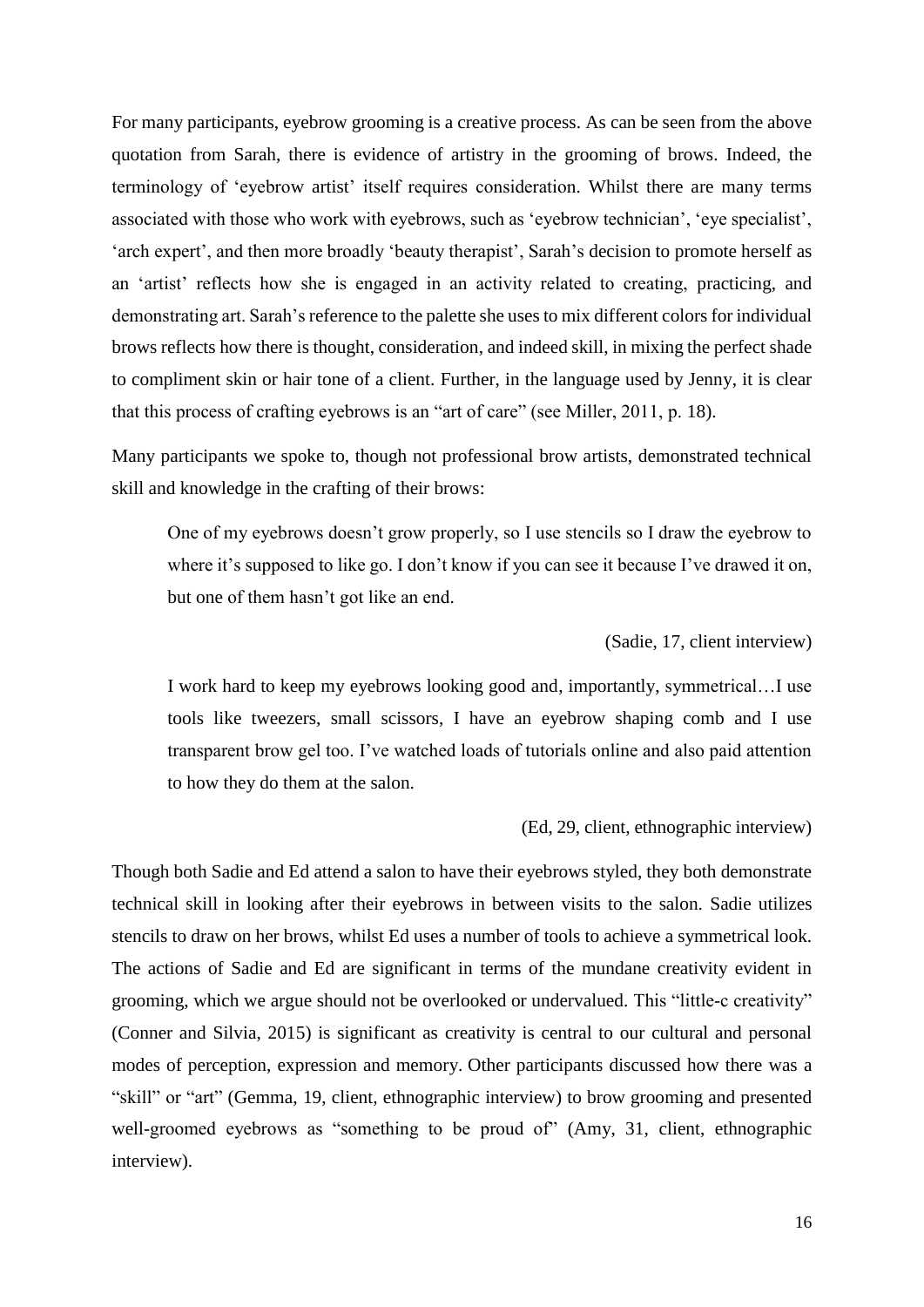Further, and in line with arguments by Gauntlett (2011) regarding knitting, there was evidence that for many of the people we spoke to, it is the process of eyebrow styling that is important, and less the creation of a product. The quotations from Emma and Samira below illustrate this view:

The Scousebrow is about emulation and replication. You're trying to create a certain look. For me it's a look I've seen around the city for years now and then, as a result of that, seen it on TV. When I do my brows I have an image in my mind of the look that I'm trying to achieve. I guess it's like sketching or tracing – but from memory. Essentially the look I want is bold, bold and Scouse. Sometimes I get it a bit wrong, or my brows are a bit wonky, but I've put the effort in [laughs] and that's the important part.

#### (Emma, 47, client, interview)

It's a real work of art creating a Scousebrow, I'm not kidding. You don't just create it in one sitting, it doesn't just happen over night. It's a labor of love. My clients come back to me month after month, and we work hard to create the look they want.

#### (Samira, 30, brow artist, interview)

In the above accounts there are resonances to Hagadorn and Springgay's (2013, p. 25) discussion of crafting as speaking "to a human desire to leave your mark on the world in an innovative and sincere manner". Emma and Samira were not the only participants to share this perspective. For instance, Sadie (17, client, interview) referred to the process of styling her eyebrows as "fun", saying "it's like about technique and stuff, like, like how precise you are with stuff. Scouse women are known for making an effort, our brows reflect that". Taken together, our data add credence to the argument, raised by Platt (2017), that the everyday creativity practices of women (and, from our data, we argue men too), can be considered part of placemaking processes in the creative city. As such, our research extends Campbell's (e.g. 2011a; 2011b; 2014) research on Liverpool and the creative economy and his questioning of 'what are creative industries?' (which are typically considered to include music, performance and art, amongst others), by presenting beauty as a creative industry which Liverpool could capitalize on.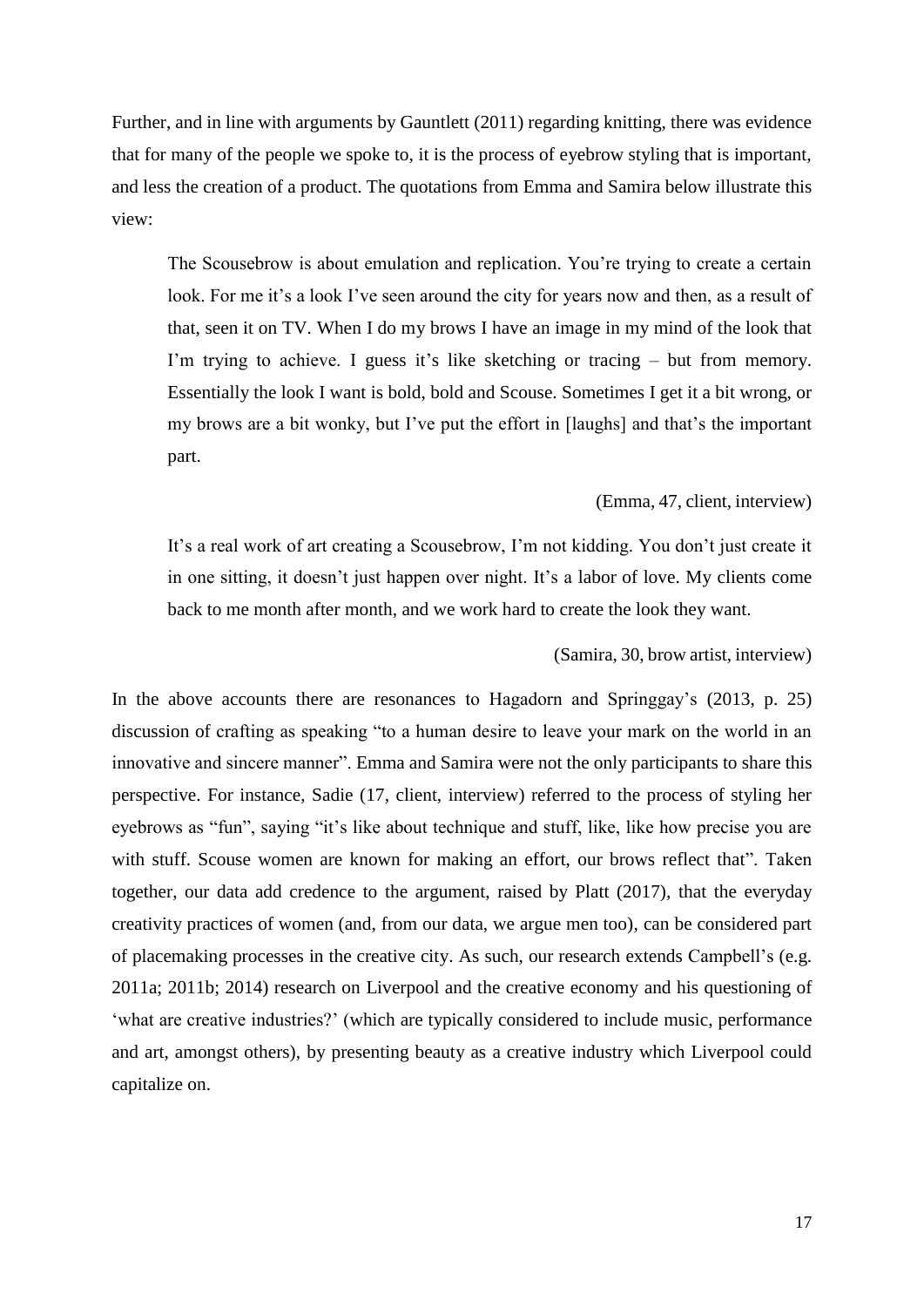#### **Conclusion**

In unpacking the different dimensions of what constitutes Scouse identity, Boland (2010) concludes that sound is a significant, if not defining, aspect of identity construction. With this paper, we argue that the microgesture of the eyebrow can too be considered a defining aspect of identity construction for the women and men from Liverpool we spoke to in our study. One interesting finding emergent from our data was instances of 'small c' creativity which came alive in the seemingly ordinary, mundane practices of eyebrow grooming. We were also struck by the 'art of care' evident in this seemingly banal practice of brow grooming for both men and women in Liverpool. This is an important area for further exploration regarding other beauty practices, such as nail art and spray tanning. For, as Edensor et al. (2010, p. 14) argue, vernacular creativity, "resonates with affective and expressive values and articulates communal conviviality and social solidarities". As such, following Edensor et al. (2010), this paper contributes to a rethinking of creativity as something that is more widely distributed, less exclusive and as something done by ordinary people in everyday life.

Further, with this paper, we argue that the everyday and informal creative practice of eyebrow grooming is an example of bottom-up placemaking for women in Liverpool. We presented data that demonstrated how the city of Liverpool is constructed on the skin and through bodies, and how the Scousebrow can be seen as a highly resonant marker of place identity. That is, that some Liverpool women use eyebrow grooming as a method of "corporal flagging" (Grabham, 2009, p. 63), and through the Scousebrow 'flag' the city of Liverpool on their skin. The mundane creative practice of eyebrow grooming, then, can be used to both craft and perform (Butler, 1990; 1993) place-based identities, if and when the individual so desires.

Future research in this area could explore the role of eyebrow grooming in other cities, perhaps those that do not have a distinctive or recognizable brow, for instance, arguably London or Manchester in the UK, or even other cultures where bigger, fuller eyebrows are the norm. Also, research should be conducted with other groups, for instance, those with alopecia, or those who have lost their hair through chemotherapy; this recognizes that the absence of hair is just as important for identity construction and the performance of identity as its presence. Additionally, we encourage researchers to engage with transgender or transitioning males and females; doing so will significantly enhance understandings of the significance of the eyebrow as a microgesture.

## **(9200 words including references)**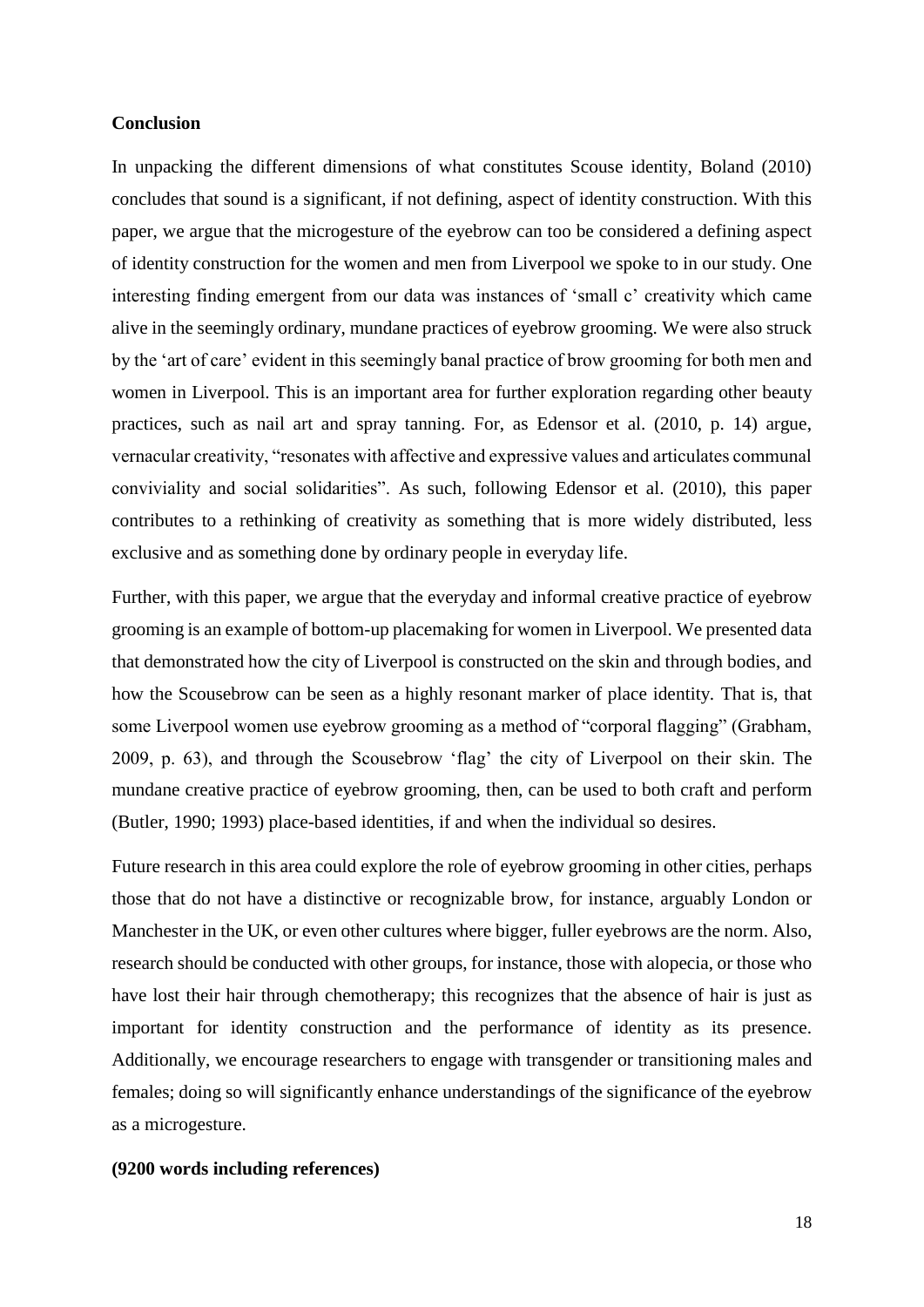#### **References**

Author. Reference removed for anonymity.

Amabile, Teresa (2017) In Pursuit of everyday creativity. *The Journal of Creative Behaviour*. 51(4): 335-337.

Beal, Joan (2007). Foreword. In Grant, Anthony. and Grey, Clive. (eds) *The Mersey Sound: Liverpool's Language, People and Places*. Ormskirk: Open House Press. pp. vii-ix.

Blauner, Bon (1987) Problems of editing "first person" sociology. *Qualitative Sociology* 10(1): 46-64.

Bishop, Katelynn (2016) Body modification and trans men: The lived realities of gender transition and partner intimacy. *Body & Society* 22(1): 62-91.

Boland, Philip (2008) The construction of images of people and place: Labelling Liverpool and stereotyping Scousers. *Cities* 25(6): 355-369.

Boland, Philip (2010) Sonic geography, place and race in the formation of local identity: Liverpool and Scousers. *Geografiska Annaler: Series B, Human Geography* 92(1): 1-22.

Bruce, Vicki., Burton, Mike., Hanna, Elias., et al. (1993) Sex discrimination: How do we tell the difference between male and female faces? *Perception* 22: 131-152.

Budgeon, Shelley (2003) Identity as an embodied event. *Body and Society* 9(1): 35-55.

Butler, J. (1988). Performative Acts and Gender Constitution: An Essay in Phenomenology and Feminist Theory Author(s). *Theatre Journal*. 40(4): 519-53.

Butler, J. (1990). *Gender Trouble: Feminism and the Subversion of Identity*. Routledge: London.

Butler. J. (1993). *Bodies that Matter*. London: Routledge.

Butler, Judith (1997) *Excitable Speech: A Politics of the Performative*. New York: Routledge.

Butler, J. (2011). *Your Behavior Creates Your Gender.* [Online], Available: https://www.youtube.com/watch?v=Bo7o2LYATDc&feature=youtu.be [12] May 2019].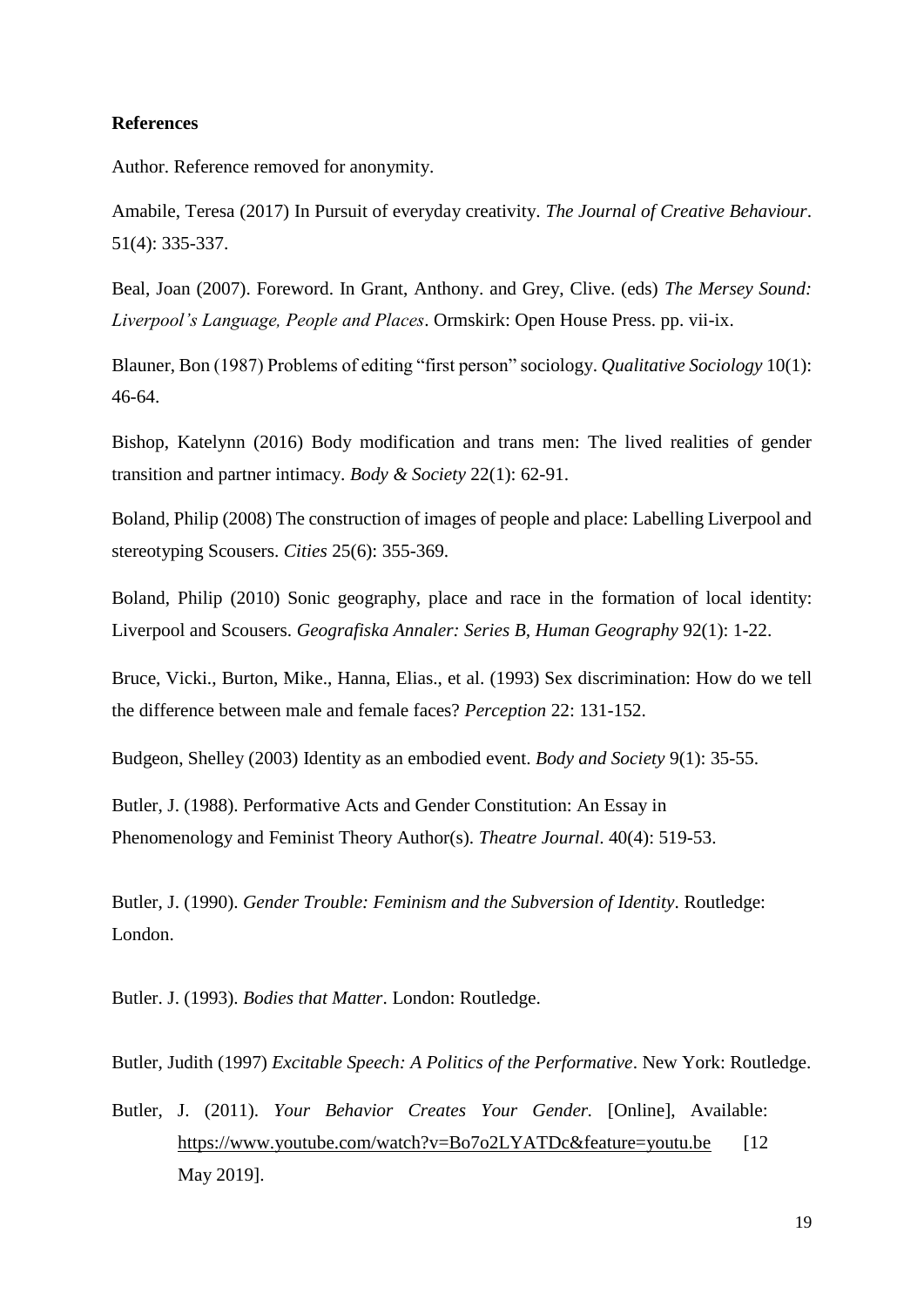Campbell, Peter. (2011a). Creative industries in a European Capital of Culture. *International Journal of Cultural Policy*. 17. (5). pp. 510-522.

Campbell, Peter. (2011b). You say 'creative', and I say 'creative'. *Leisure & Events*. 3. (1). pp. 18-30.

Campbell, Peter. (2014). Imaginary success? – The contentious ascendance of creativity. *European Planning Studies*. 22. (5). pp. 995-1009.

Channel Four Television Corporation (2018). Desperate Scousewives: Jodie Lundstram. Available at: [http://www.channel4.com/programmes/desperate-scousewives/profiles/the](http://www.channel4.com/programmes/desperate-scousewives/profiles/the-girls/jodie-lundstram/526)[girls/jodie-lundstram/526](http://www.channel4.com/programmes/desperate-scousewives/profiles/the-girls/jodie-lundstram/526) (accessed 2 May 2018)

Clarke, Victoria and Smith, Megan (2015) "Not hiding, not shouting, just me": Gay men negotiate their visual identities. *Journal of Homosexuality* 62: 4-32.

Conner, Tamlin. S. and Silvia, Paul J (2015) Creative days: A daily study of emotion, personality and everyday creativity. *Psychology of Aesthetics, Creativity, and the Arts*. 9(4): 463-470.

Conner, Tamlin .S., DeYoung, Colin. G. and Silvia, Paul J (2018) Everyday creative activity as a path to flourishing. *The Journal of Positive Psychology* 13(2): 181-189.

Conner, Tamlin. S. and Silvia, Paul J (2015) Creative days: A daily diary study of emotion, personality, and everyday creativity. *Psychology of Aesthetics, Creativity, and the Arts* 9(4): 463-470.

Cumming, John (no date) Light body modification, as a projection of 'self' or identity, under the watchful eye of others. *Graduate Research Journal* 7: 24-42.

DiCicco-Bloom, Barbara and Crabtree, Benjamin F (2006) The qualitative research interview. *Medical Education* 40(4): 314-321.

Edensor, Tim., Leslie, Deborah., Millington, Steve. and Rantisi, Norma. M (2010) Introduction: Rethinking creativity: Critiquing the creative class thesis. In: Edensor, Tim., Leslie, Deborah., Millington, Steve and Rantisi, Norma (eds) *Spaces of Vernacular Creativity: Rethinking the Cultural Economy*. London: Routledge.

Edensor, Tim and Millington, Steve (2018) Spaces of vernacular creativity reconsidered. *Creative Placemaking: Research, Theory and Practice*. In: Courage, Cara and McKeown, A (eds) *Creative Placemaking: Research, Theory and Practice*. Oxon: Routledge.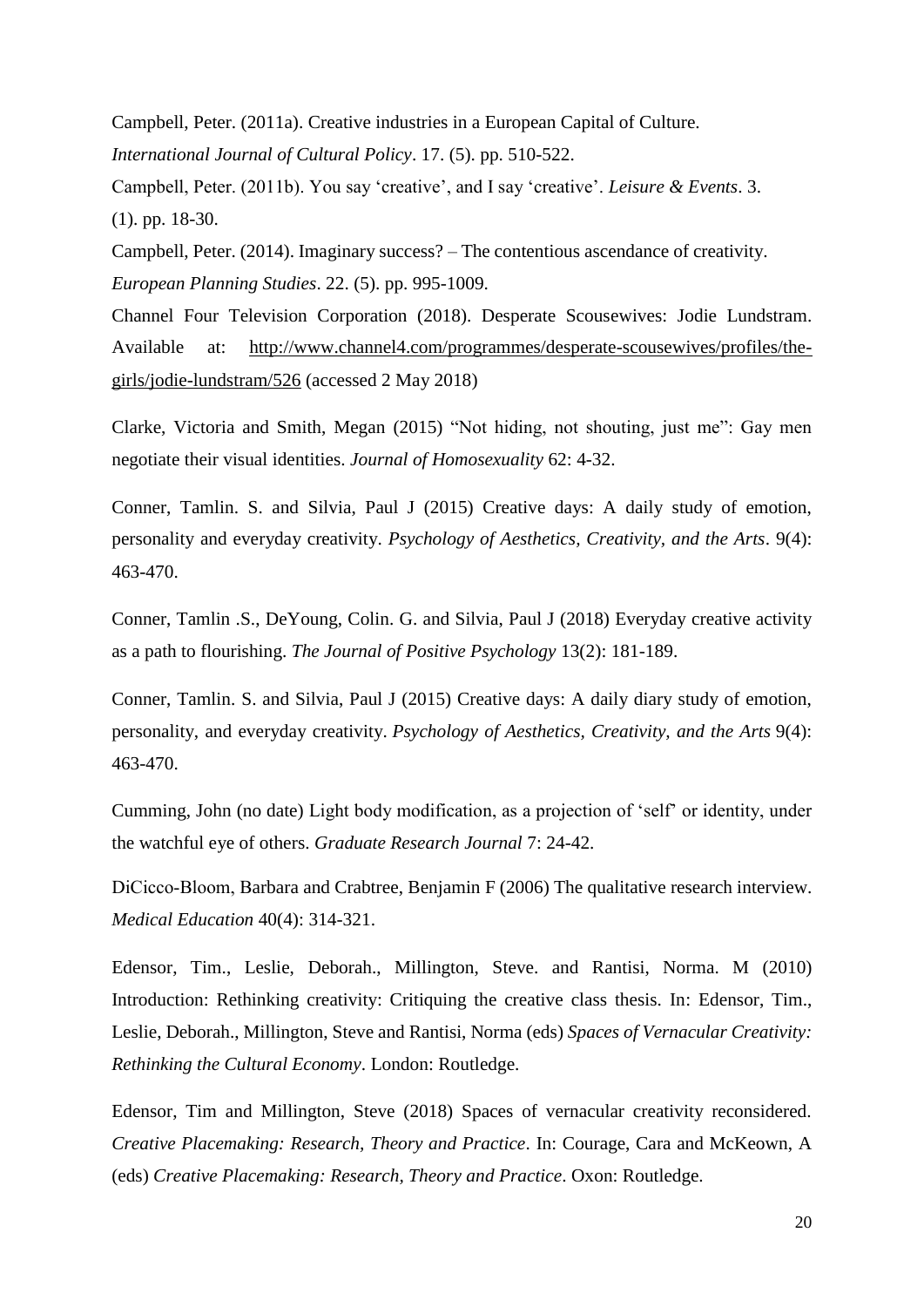Ekman, Paul (1993) Facial expression of emotion. *American Psychologist*. 48: 384-392

Emerson, Robert., Fretz, Rachel., and Shaw, Linda (1995) *Writing Ethnographic Fieldnotes*. Chicago, IL: The University of Chicago Press.

Fisher, Jill. A (2002) Tattooing the body, marking culture. *Body & Society* 8(4): 91-107.

Kierans, Cira and Haeney, Jane (2010) The 'social life' of Scouse: Understanding contemporary Liverpool through changing food practice. *Cultural Sociology* 4(1): 101-122.

Goldberg, Amir., Srivastava, Sameer. B., Manian, V. Govind. et al. (2016). Fitting in or standing out? The tradeoffs of structural and cultural embeddedness. *American Sociological Review*. 81(6): 1190-1222.

Grabham, Emily (2009) 'Flagging' the skin: Corporeal nationalism and the properties of belonging. *Body & Society* 15(1): 63-82.

Giacomin, Miranda and Rule, Nicholas O (2018) Eyebrows cue grandiose narcissism. Journal of Personality. 1-13.

Grey, Clive. and Grant, Anthony. Liverpool's EnglishL Scouse, or Liverpudlian, if you prefer… In Grant, Anthony. and Grey, Clive. (eds.) *The Mersey Sound: Liverpool's Language, People and Places*. Ormskirk: Open House Press. pp. 1-16.

Grunenberg, Cristoph and Knifton, Robert (2007) *Centre of the Creative Universe: Liverpool and the Avant-garde*. Liverpool: Liverpool University Press.

Hagedorn, Arden and Springgay, Stephanie (2013) 'Making' our way through: DIY and crafting communities in Toronto. *Craft Research* 4(1): 11-30.

Hanson, Julie (2007) Drag kinging: Embodied acts and acts of embodiment. *Body & Society* 13(1): 61-106.

Hirschman Elizabeth C (2002) Hair as attribute, hair as symbol, hair as self. *GCB-Gender and Consumer Behaviour*. 6: 355-366.

Hunt, Nigel and McHale, Sue (2004) *Coping with Alopecia*. London: Sheldon Press.

Hutson, David J (2010) Standing out/fitting in: Identity, appearance, and authenticity in gay and lesbian communities. *Symbolic Interaction* 33(2): 213-233.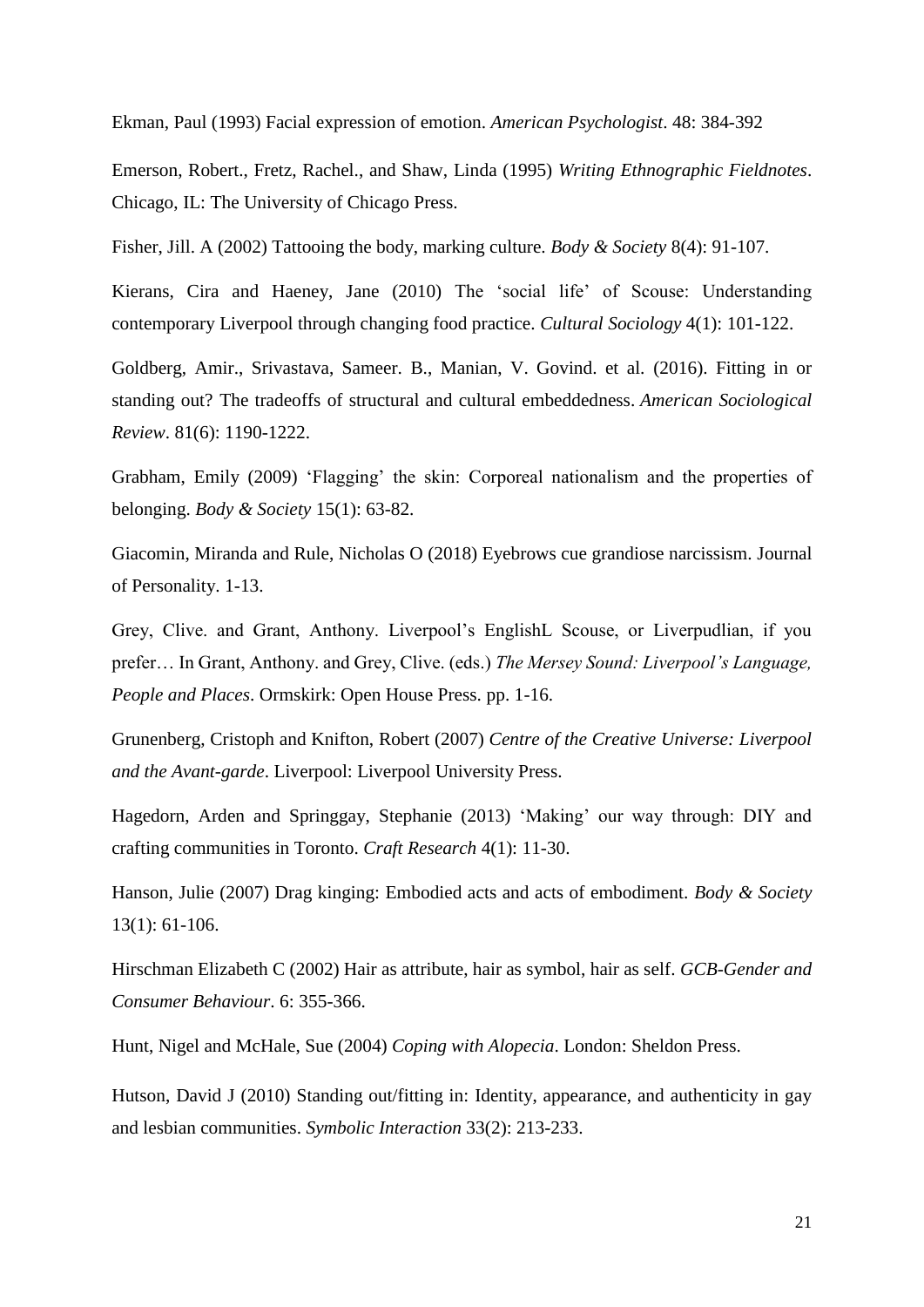Jayne, Mark and Ferenčuhová, Slavomíra (2015) Comfort, identity and fashion in the postsocialist city: Materialities, assemblages and context. *Journal of Consumer Culture* 15(3): 329-350.

Jones, Liz (2011) Why has Kate got a Scouse Brow? [Online]. Available at: [http://www.dailymail.co.u==.oik/femail/article-2074240/Kate-Middletons-Scouse-Brow-](http://www.dailymail.co.u==.oik/femail/article-2074240/Kate-Middletons-Scouse-Brow-Why-Duchess-Cambridge-got-WAGs-eyebrows.html)[Why-Duchess-Cambridge-got-WAGs-eyebrows.html](http://www.dailymail.co.u==.oik/femail/article-2074240/Kate-Middletons-Scouse-Brow-Why-Duchess-Cambridge-got-WAGs-eyebrows.html) [accessed 02/05/2018].

Jones, Paul and Wilks-Heeg, Stuart (2004) Capitalising culture: Liverpool 2008. *Local Economy* 19(4): 341-360.

Kenyon, James and Rookwood, Joel. (2010). 'One eye in Toxteth, one eye in Croxteth' – Examining youth perspectives of racist and anti-social behavior, identity and the value of sport as an integrative enclave in Liverpool. *International Journal of Arts and Sciences*. 3(8): 496- 519.

KoreanBilly (2018). Scouse tutorial: How to draw Scousebrow. Available at: <https://www.youtube.com/watch?v=hH0Bf6E5KHE> (accessed 02 May 2018).

Linstrom, Christopher. J., Silverman, Carol. A. and Susman, William. M (2000) Facial-motion analysis with a video and computer system: a preliminary report. *Otology & Neurotology* 21(1): 123-129.

Lipton, Michelle. G., Sherr, Lorraine., Elford, Jonathan. et al. (2006). Women living with facial hair: The psychological and behavioral burden. *Journal of Psychosomatic Research* 61: 161- 168.

Longhurst, Robyn (2003) Semi-structured interviews and focus groups. In Clifford, N.J. and Valentine, G. (eds) *Key Methods in Geography*. London: Sage. pp. 117-132.

MacLure, Maggie (2008) Classification or wonder? Coding as an analytic practice in qualitative research. In: Coleman, Rebecca and Ringrose, Jessica (eds) *Deleuze and Research Methodologies*. Edinburgh: Edinburgh University Press. pp. 164-183.

Maffesoli, Michel (1996) *The Time of the Tribes: The Decline of Individualism in Mass Society*. London: Sage.

Manning, Jodi (2010) The sociology of hair: Hair symbolism among college students. *Social Sciences Journal* 10(1): 35-48.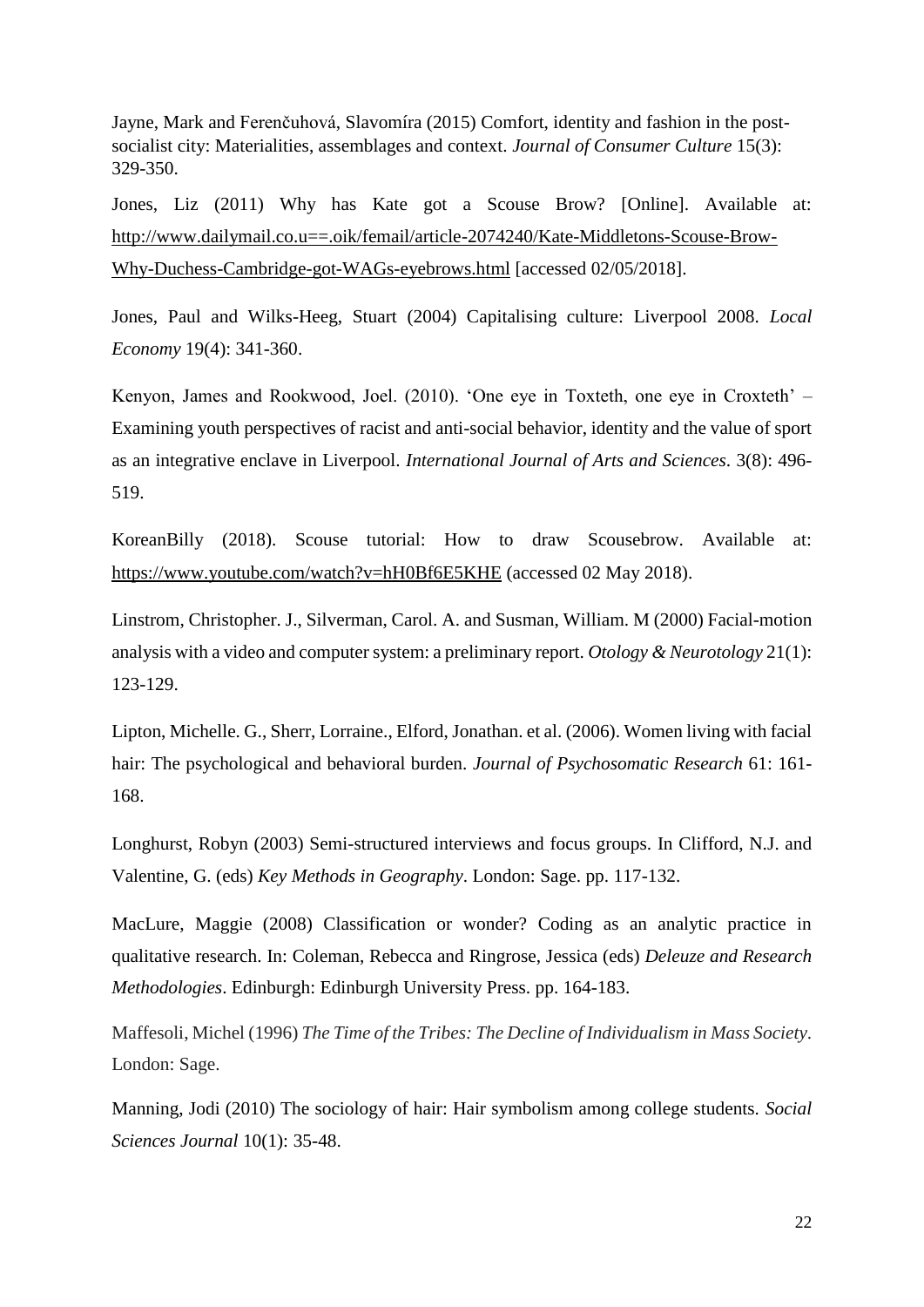Markusen, Ann, and Gadwa, Anne (2010) Arts and culture in urban or regional planning: A review and research agenda. *Journal of Planning Education and Research* 29(3): 379-391.

Martín-Barbero, Jésus (2002) Identities: Traditions and new communities. *Media, Culture & Society* 24(5): 621-641.

Mason, Jennifer (2002) *Qualitative Researching.* London: Sage Publications.

Mauss, M. (1950). Techniques of the body. In: M. Mauss (Ed.) *Sociology and Anthropology*. Paris, France: Presses Universitaires de France. (Original work published 1936).

McAlexander, James. H., and Schouten, John (1989) Hairstyle changes as transition markers. *Sociology and Social Research* (74): 58.

Melville, Ruth., Selby. Martin. and Cliff. Matthew (2007) *Re-telling the city: Exploring narratives of Liverpool*. Impacts08, Liverpool. European Capital of Culture Research Programme.

Miles, Steven., Cliff, Dallas. and Burr, Vivien (1998) 'Fitting in and Sticking out': Consumption, consumer meanings and the construction of young people's identities. *Journal of Youth Studies* 1(1): 81-96.

Miller, Daniel (2011) The power of making. In: Charny, D, (Ed.) *The Power of Making*. London: V&A Publishing. pp. 14 – 27.

Murden, Jon (2006) 'City of change and challenge': Liverpool since 1945. In Belchem, J. (Ed.) *Liverpool 800, Culture, Character and History*. Liverpool: Liverpool University Press. pp. 393-485.

Nelson, Lise. (1999). Bodies (and spaces) do matter: The limits of performativity. *Gender, Place and Culture: A Journal of Feminist Geography*. 6(4): 331-353.

O'Brien, Liam (2017) Is the Scouse Brow in danger of Extinction? Liverpool's top make-up artists say it 'needs to go'. Available at: [https://www.liverpoolecho.co.uk/news/scouse-brow](https://www.liverpoolecho.co.uk/news/scouse-brow-danger-extinction-liverpools-12720590)[danger-extinction-liverpools-12720590](https://www.liverpoolecho.co.uk/news/scouse-brow-danger-extinction-liverpools-12720590) (accessed 2 May 2018).

Papadopolous, Linda. and Bor, Robert (1999) *Psychological Approaches to Dermatology*. Leicester: BPS Books.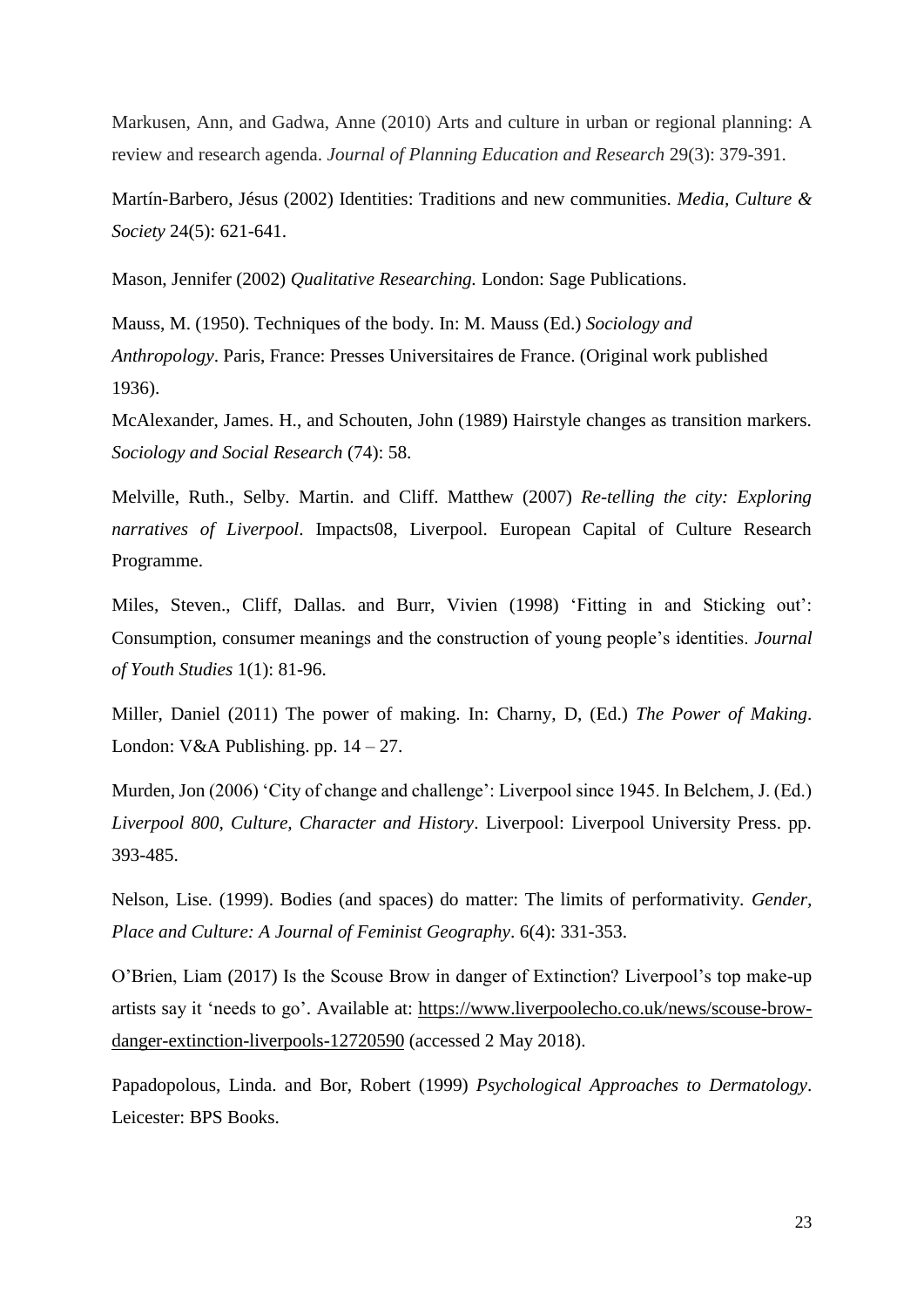Platt, Louise (2011) Liverpool 08 and the performativity of identity. *Journal of Policy Research in Tourism, Leisure and Events* 3(1): 31-43.

Platt, Louise (2017) Crafting place: Women's everyday creativity in placemaking processes. *European Journal of Cultural Studies*. pp. 1-6.

Pooley, Colin (2006) Living in Liverpool: The Modern City. In: Belchem, John (ed) *Liverpool 800: Culture, Character and History*. Liverpool: Liverpool University Press. pp. 171-256.

Rabionet, Silvia.E (2011) How I learned to design and conduct semi-structured interviews: An ongoing and continuous journey. *Qualitative Report* 16(2): 563-566.

Richards, Ruth (2007) Everyday creativity: Our hidden potential. In: Richards, Ruth (ed) *Everyday creativity and new views of human nature: Psychological, social, and spiritual perspectives*. Washington DC: American Psychological Association. pp. 25-53.

Richards, Ruth (2010) Everyday creativity: Process and way of life – Four key issues. In: Kaufman, James, C and Sternberg, Robert J (eds) *The Cambridge Handbook of Creativity*. New York: Cambridge University Press. pp. 189-215.

Rook, Dennis (1985) The ritual dimension of consumer behaviour. *Journal of Consumer Research*. 12. 251-264.

Russell, Dave (2004) *Looking North: Northern England and the National Imagination*. Manchester: Manchester University Press.

Roberts, B. W. (1997). Plaster or plasticity: Are adult work experiences associated with personality change in women? *Journal of Personality, 65*, 205-232.

Sadr, Javid., Jarudi, Izzat and Sinha, Pawan (2003) The role of eyebrows in face recognition. *Perception* 32(3): 285-293.

Silverio, S.A. (2018). A new outlook: We need an academic debate on the question of gender. *Mensa Magazine*. (8): 23-25.

Sullivan, Evelyn., and Bolen, Derek (2015) S (h) aving face: An autoethnography of female facial hair. *CRIUS*. 3(1): 165-167.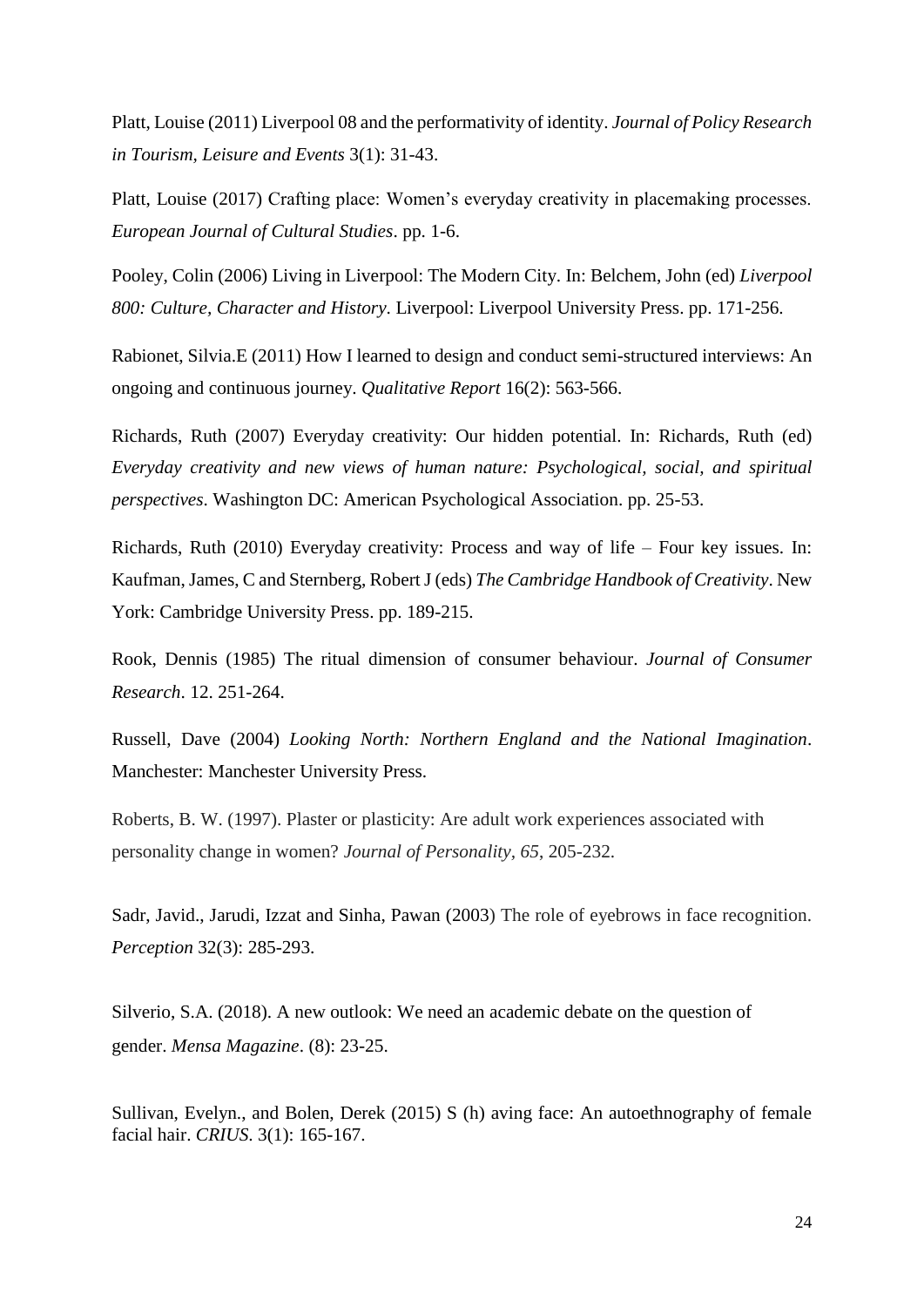Synott, Anthony (1987) Shame and glory: A sociology of hair. *British Journal of Sociology* 38: 381-413.

Tiidenberg, Katrin and Gómez Cruz, Edgar (2015) Selfies, image and the re-making of the body. *Body & Society* 21(4): 77-102.

Toerien, Merran and Wilkinson, Sue (2003) Gender and body hair: Constructing the feminine woman. *Women's Studies International Forum* 26(4): 333-344.

Toerien, Merran., Wilkinson, Sue. and Choi, Precilla. Y.L (2005) Body hair removal: The 'mundane' production of normative femininity. *Sex Roles*. 399-406.

Trüeb, Ralph. M. and Won-Soo, Lee (2014) *Male Alopecia: Guide to Successful Management*. Heidelberg, Berlin: Springer.

Tucker, Patricia (2009) Bald is beautiful? The psychosocial impact of alopecia areata. *Journal of Health Psychology*. 14: 142-151.

van der Laan, Elise. and Velthius, Olav (2016) Inconspicuous dressing: A critique of the construction-through-consumption paradigm in the sociology of clothing. *Journal of Consumer Culture* 16(1): 22-42.

Vogue (2018) Brows through the ages: how eyebrow trends have changed over time. Available at: https://www.vogue.com.au/beauty/trends/brows-through-the-ages-how-eyebrow-trendshave-changed-over-time/image-gallery/77d27d27ae52c1908ca46e2f754f0d94?pos=1 (accessed 22 October 2018).

Weitz, Rose (2001) Women and their hair: Seeking power through resistance and accommodation. *Gender & Society* 15(5): 667-686.

Welsh, Nina and Guy, Alison (2009) The lived experience of alopecia areata: A qualitative study. *Body Image*. 6: 194-200.

White, Belina (2018) Scouse brow: A beginner's guide. Available at: [https://www.telegraph.co.uk/beauty/make-up/scouse-brow-for-beginners/.](https://www.telegraph.co.uk/beauty/make-up/scouse-brow-for-beginners/) (accessed 2 May 2018).